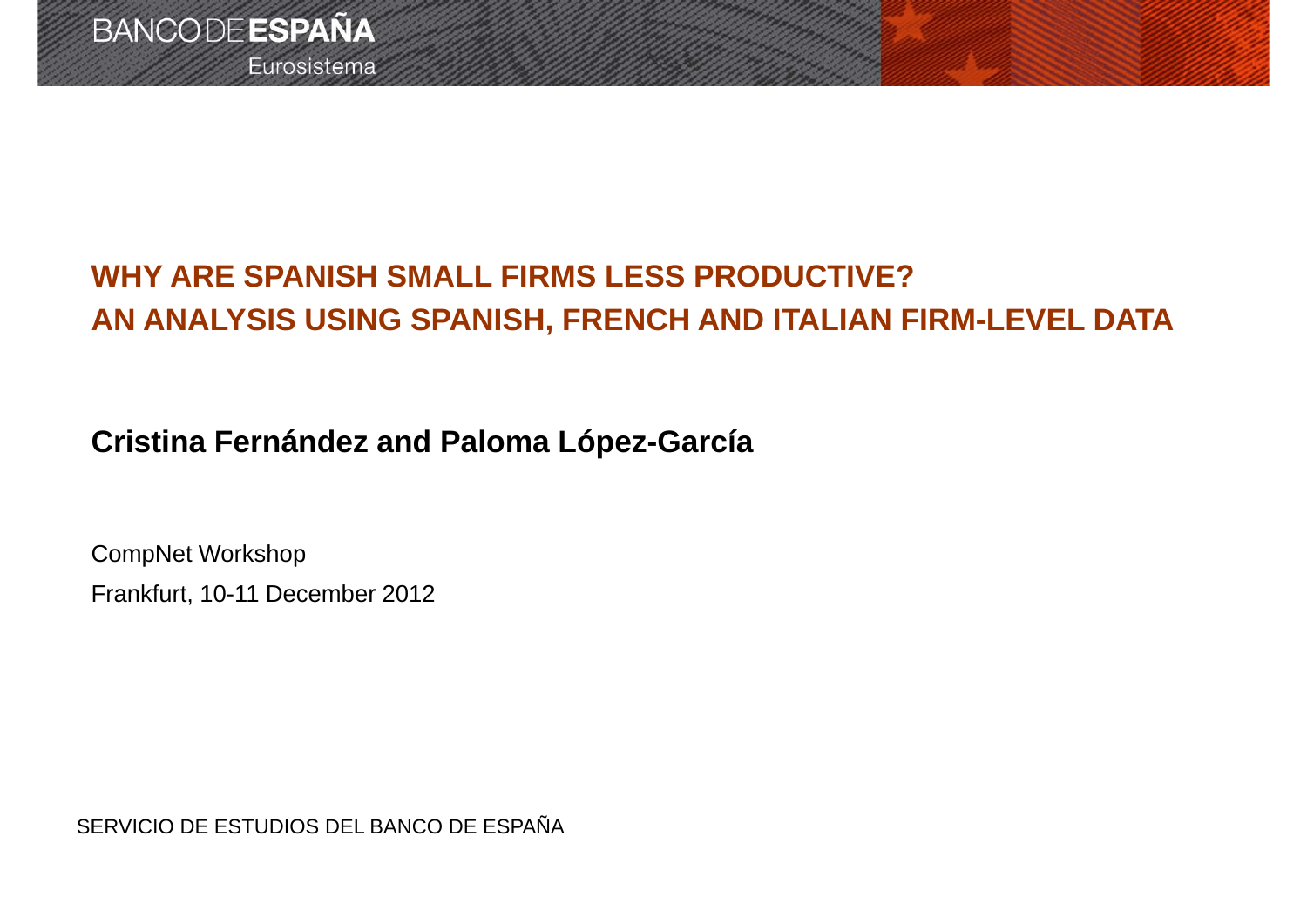



#### **1. Motivation and contribution**

- **2. Data – AMADEUS and EFIGE**
- **3. TFP distribution across countries**
- **4. Explaining the TFP gap**
- **5. Conclusions**

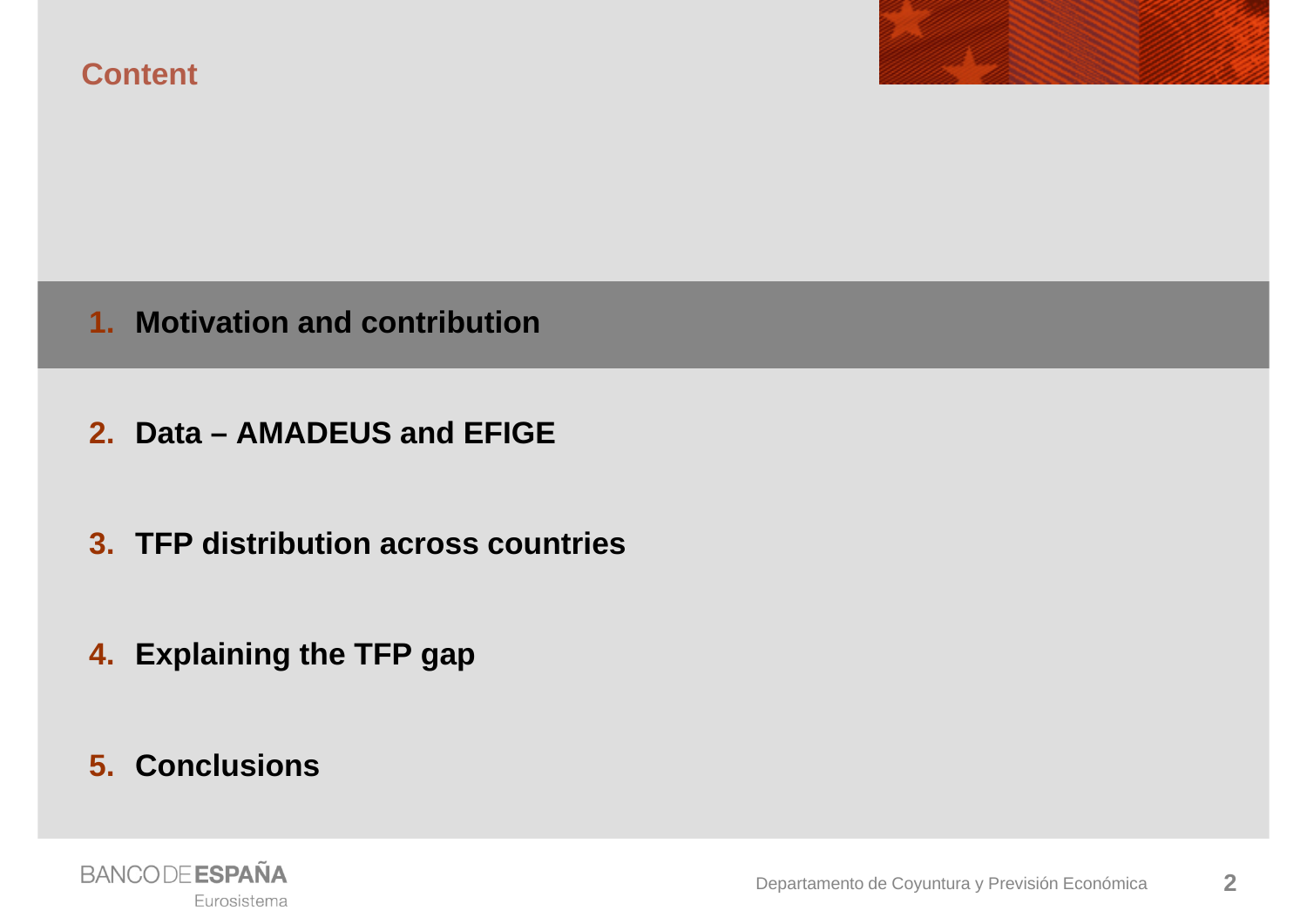#### *Motivation***The facts**



#### **Ratio of labour productivity in Spanish small and large firms to EU-4**

|                                            | Less than 20 employees | More than 250 employees |
|--------------------------------------------|------------------------|-------------------------|
| <b>ALL FIRMS</b>                           | 0.7                    | 0.9                     |
| <b>MANUFACTURING</b>                       | 0.8                    | 1.1                     |
| Fodd products, beverages and tobacco       | 1.1                    | 1.0                     |
| Textiles and textile products              | 0.8                    | 0.8                     |
| Leather and leather products               | 0.8                    |                         |
| Wood and wood products                     | 0.8                    | 0.8                     |
| Pulp, paper, publishing and printing       | 0.7                    | 1.3                     |
| Coke and refined petroleum products        |                        |                         |
| Chemicals, chemicals products and fibres   | 0.6                    | 0.9                     |
| Rubber and plastic products                | 0.7                    | 1.0                     |
| Other non-metallic products                | 0.8                    | 1.3                     |
| Basic metals and fabricated metal products | 0.7                    | 1.1                     |
| Machinery and equipment                    | 0.7                    | 0.9                     |
| Electrical and optical equipment           | 0.7                    | 0.9                     |
| Transp ort equipment                       | 0.9                    | 0.9                     |
| Other manufactures                         | 0.6                    | 0.9                     |
| <b>CONSTRUCTION</b>                        | 0.7                    | 0.9                     |
| <b>MARKET SERVICES</b>                     | 0.7                    | 0.8                     |
| Hotels and restaurants                     | 0.7                    | 1.0                     |
| Wholesale and retail trade                 | 0.8                    | 1.0                     |
| <b>Transport</b>                           | 0.7                    | 1.0                     |
| Storage and Communications                 | 0.3                    | 1.5                     |
| Real state                                 | 0.8                    | 0.7                     |
| Renting of machinery and equipment         | 0.3                    | 1.0                     |
| <b>IT</b> services                         | 0.5                    | 0.6                     |
| R&D                                        | 0.8                    | 0.9                     |
| Other market services                      | 0.6                    | 0.5                     |

**Source: EUROSTAT (Structuctural Business Indicators).**

**a. UE (4) = Germany, France, Italy and UK.**

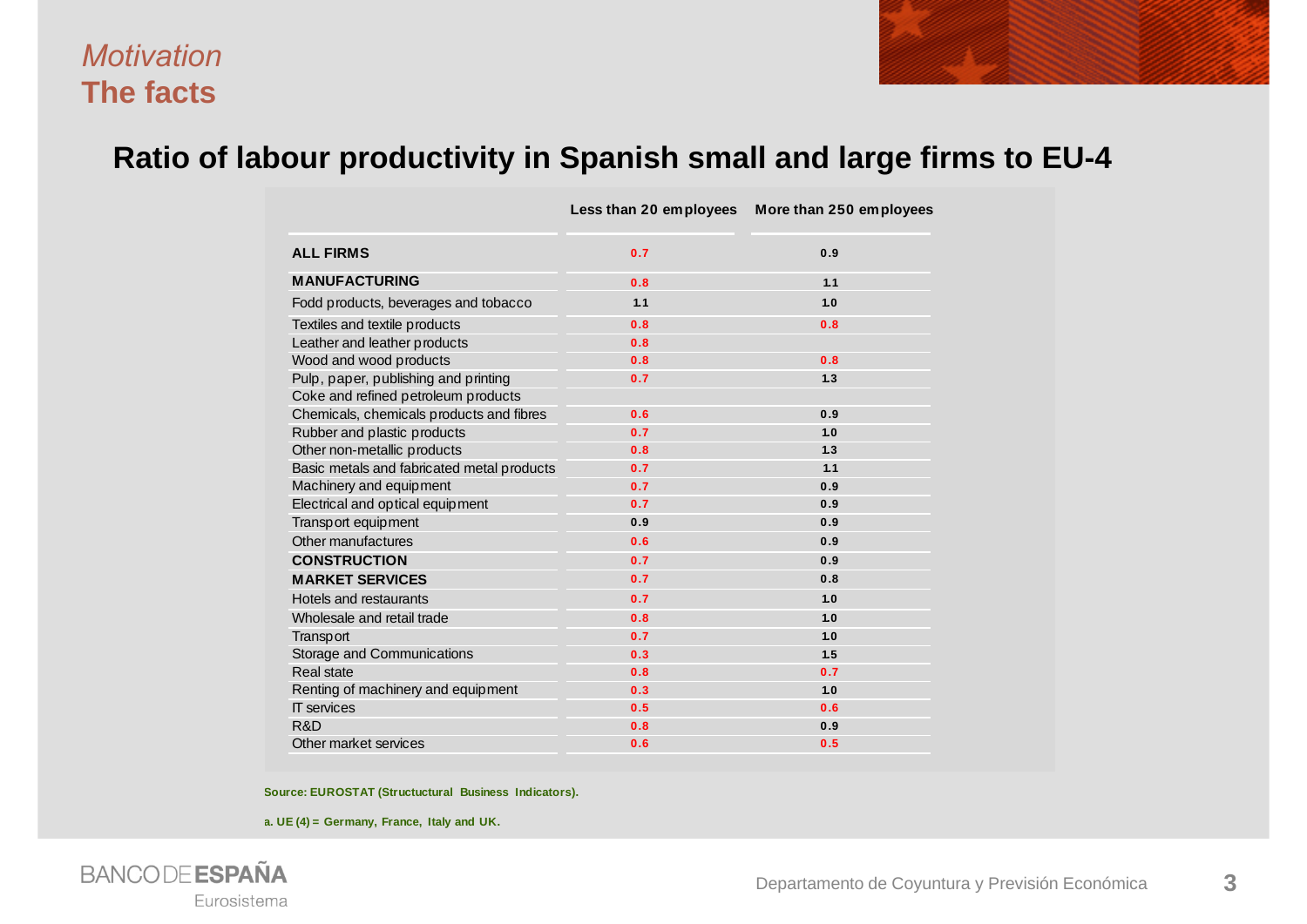*Motivation***Questions, questions….**

п **Labour productivity in Spanish small firms is lower than in other European small firms across ALL sectors – but this is NOT the case for large firms**



- $\blacksquare$  **Is this related to some horizontal (cross-sector) factor? Institutions perhaps?**
- П **Are small Spanish firms systematically different to those in other countries, even if they operate in the same sector?**
- Г **Are the returns to those characteristics different?**

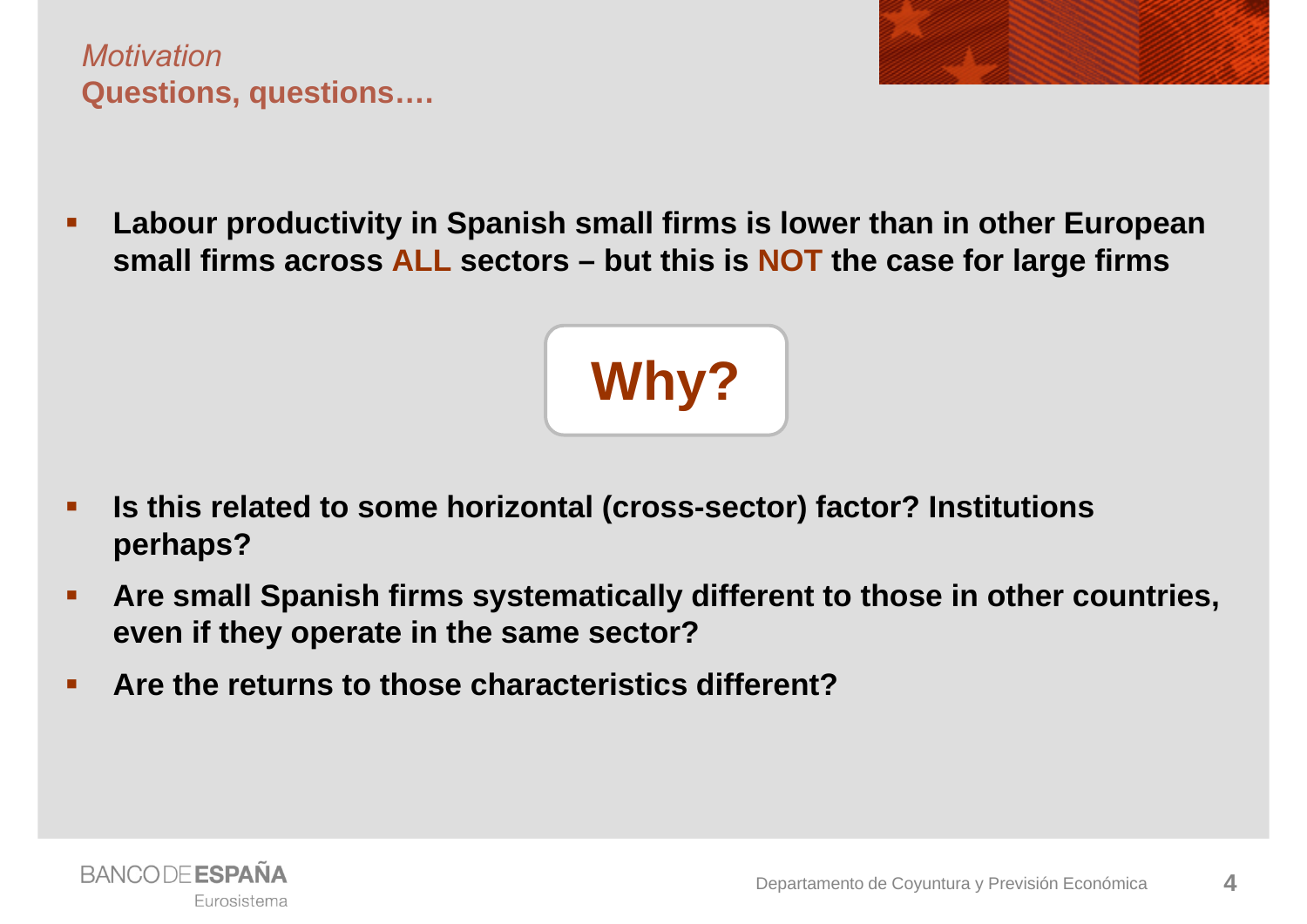#### *Motivation***Related literature (I)**

 **Productivity cross-country comparisons – thousands of papers, mostly macro-founded, with exceptions:** 

**Ortega-Argiles, Piva and Vivarelli (IZA DP 2011):**  *"The transatlantic productivity gap: Is R&D the main culprit?"*

- **Micro-founded study of productivity differences between European and USA firms**
- **Highlights lower R&D investment AND lower capacity of European firms to translate those investments into productivity gains**

**Griffith, Huergo, Mairesse and Peters (Oxford REP 2006):** *"Innovation and productivity across four European countries"*

- **Micro-founded, data for Germany, France, UK and Spain**
- **Concludes that innovation systems are very similar across the 4 countries**
- **The productivity premium of large firms is much larger in Spain**

**Altomonte, Aquilante and Ottaviano (2011): "The triggers of competitiveness: the EFIGE cross-country report"**

• **Micro-founded study of the relation between firm-level TFP and externationalization in a number of European countries**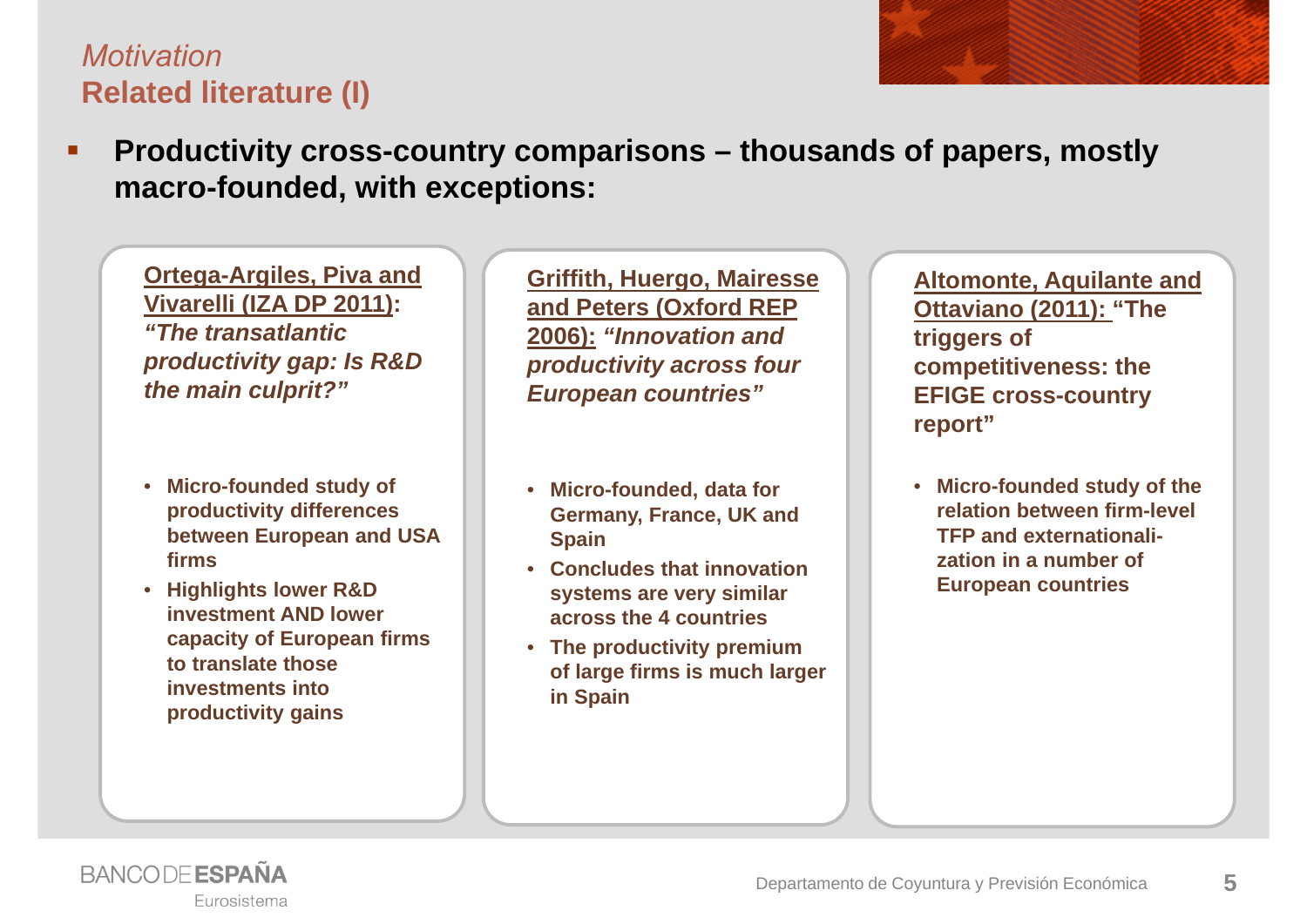



**Alonso-Borrego (BdE WP 2010):***"Firm behaviour, market deregulation and productivity in Spain"*

- **Use CBA data to study the evolution of TFP in Spanish firms and its relation to the regulatory framework**
- **Concludes that greater competition fosters firmlevel TFP**

**Castany, Lopez-Bazo, Moreno (IREA WP 2007):** *"Differences in TFP across firm size: A distributional analysis"*

- **Use the ESEE to explore the determinants of the TFP gap between large and small firms in Spain**
- **Find that it is equally explained by differences in characteristics and in returns to those characteristics**
- **In recent periods, however, the contribution of firmspecific characteristics seems to be increasing**

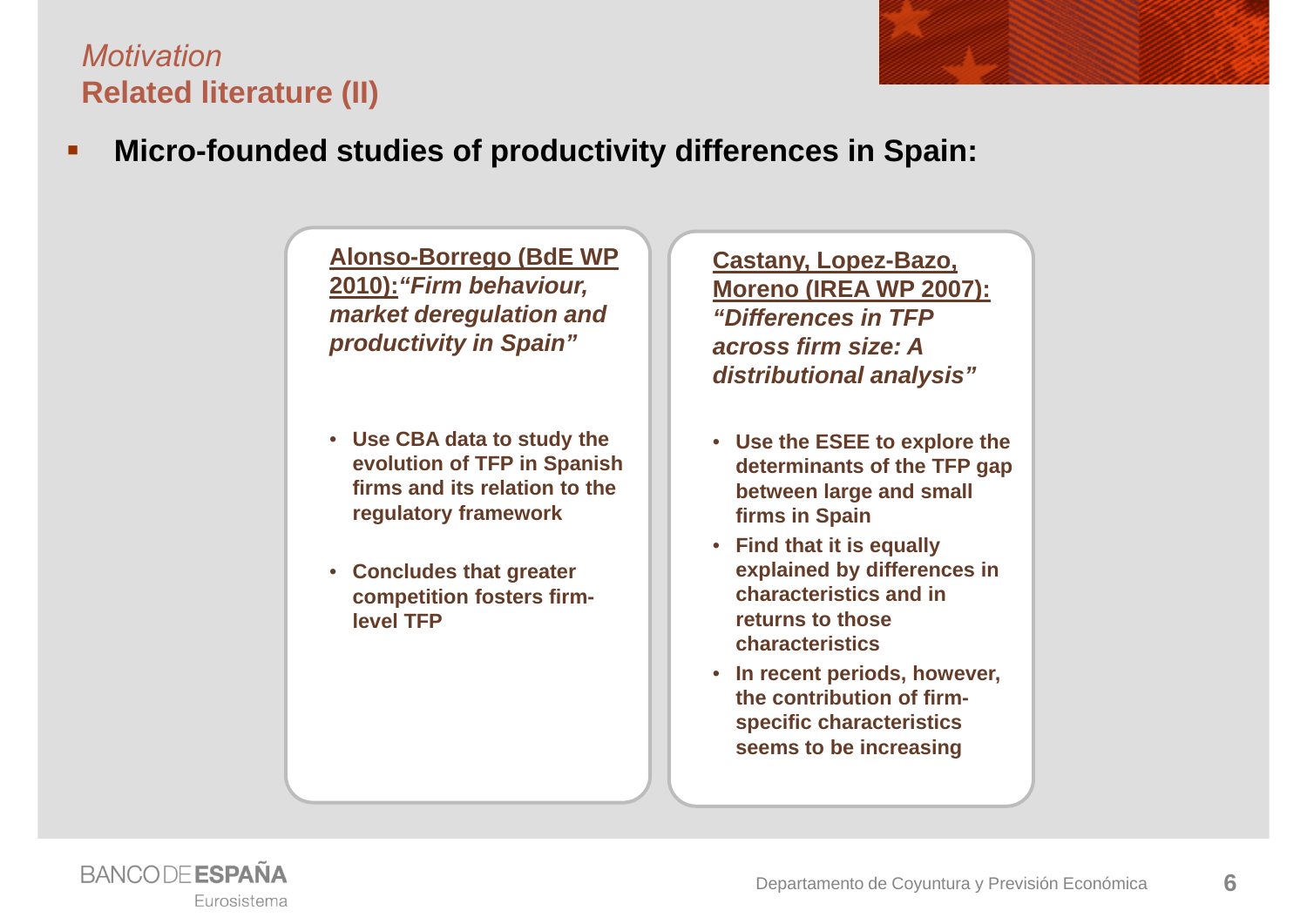

- **1. We estimate TFP at firm level in Italy, France and Spain using Amadeus data for the period 2001-2009**
	- In order to avoid the potential simultaneity problem in the production function estimation, we use a "control function approach" à la Wooldridge (2009)
	- We allow the technological coefficients to vary for firms operating in different countries, sectors and size segments (small versus medium and large firms)
- **2. We compare the TFP distribution of firms in the same size segment and sector, but operating in different countries**
	- We test whether those distributions are statistically different

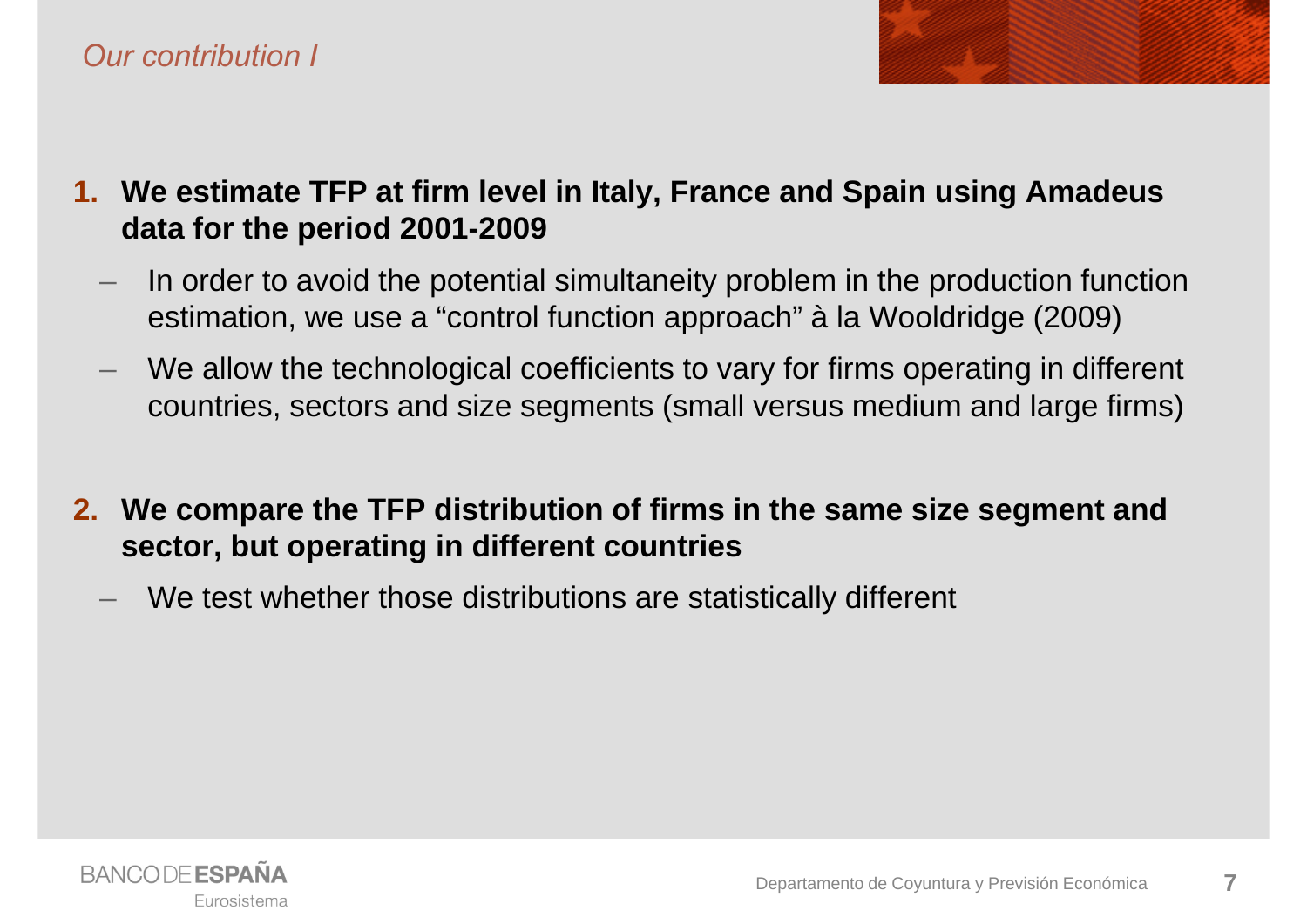#### *Our contribution II*



- **3. If there are differences, what factors can explain them?**
	- We use for this purpose the rich information contained in the EFIGE dataset
	- We perform an *Oaxaca-type decomposition.* The estimated TFP gap (between small firms in Spain and France, for example) is determined by:
		- • *The difference in the "usual" determinants of competitiveness across firms* 
			- $\checkmark$ *Firm ownership (belongs to a group, family-owned)*
			- $\checkmark$ *Human capital (graduates, training, performance related pay)*
			- $\checkmark$ *Innovation (process or product innovation)*
			- $\checkmark$ *Externalization of the firm (exports, imports, outsourcing)*
			- $\checkmark$ *Financial factors (dependence on external financial sources, cash ratio)*
		- •*The difference in the firm-level returns to those determinants*
		- •*Some unexplained residual: Institutions perhaps?*

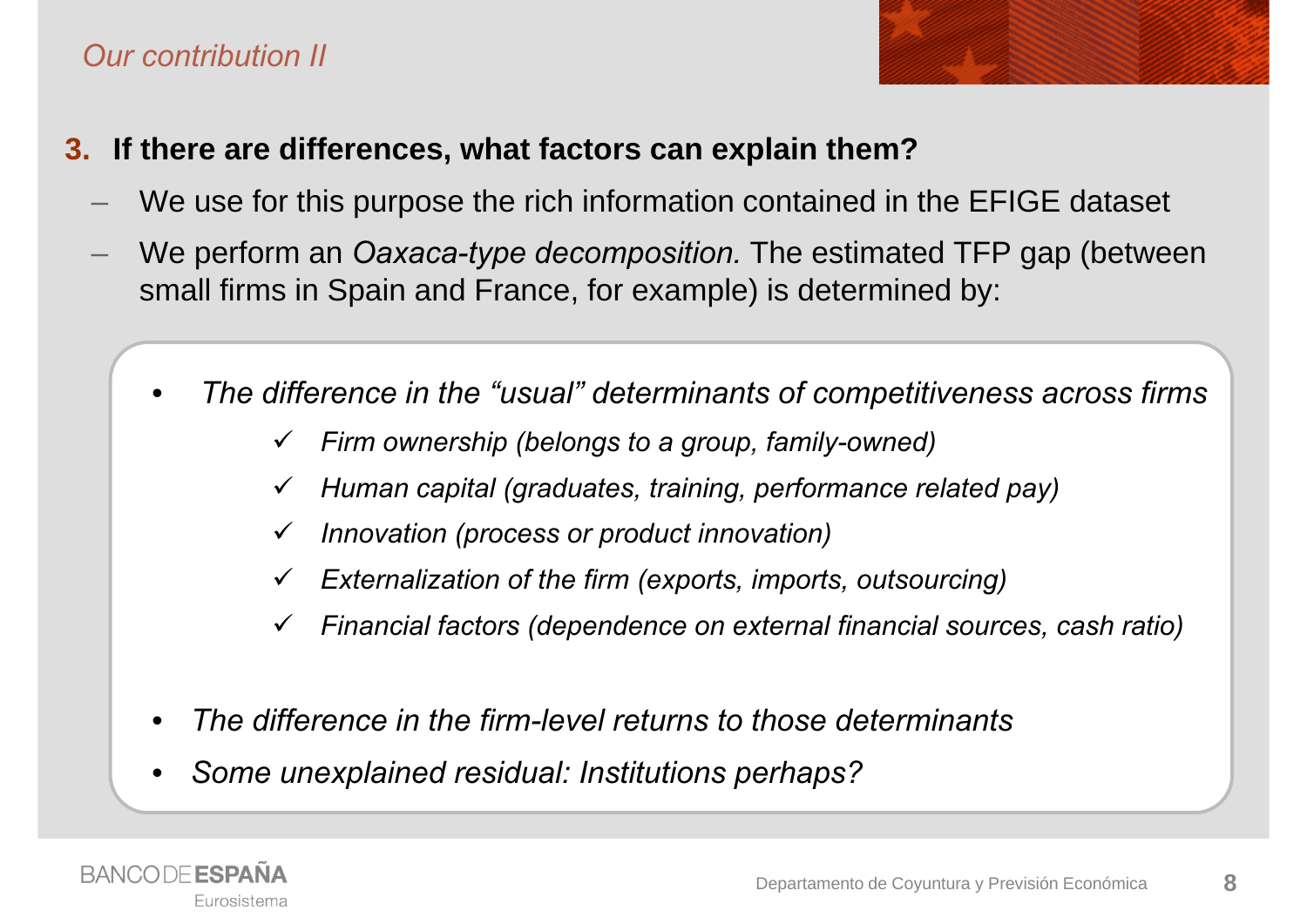**Content**



**2. Data – AMADEUS and EFIGE**

- **3. TFP distribution across countries**
- **4. Explaining the TFP gap**
- **5. Conclusions**

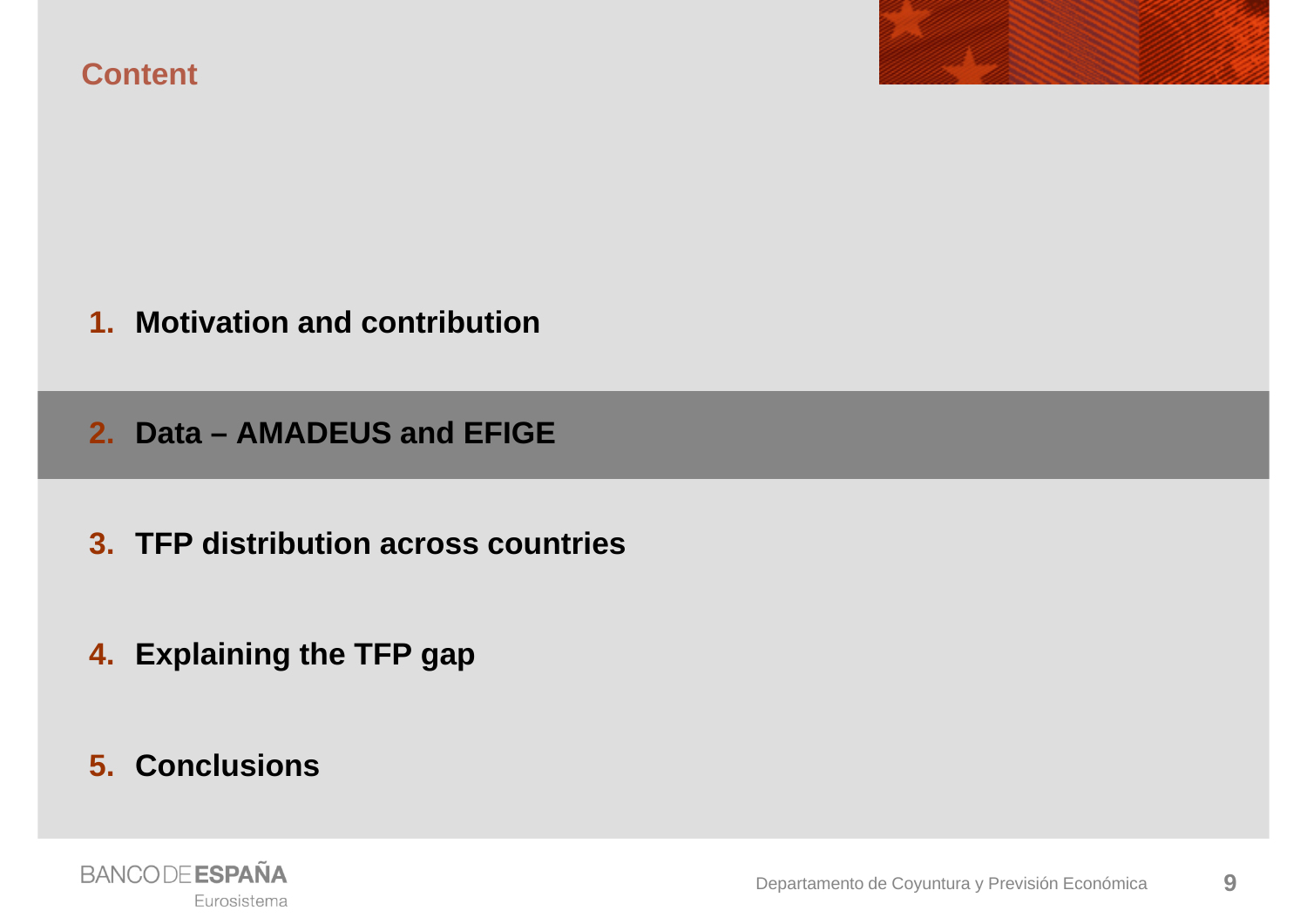#### *The data***Amadeus and EFIGE**

#### П **AMADEUS (Bureau van Dijk)**

- Used to estimate TFP at firm level
- Database of "comparable" financial information on Europe's biggest companies
- We look at firms in Italy, France and Spain for which we have EFIGE data
- Data on value added, tangible fixed assets, employees, material costs and some financial variables for the period 2001-2009

#### $\blacksquare$ **EFIGE**

- Used to explain the TFP gap
- Firm-level data on some 150 variables, both qualitative and quantitative
- Comparable across seven countries (!)
- Representative sample of manufacturing firms of more than 10 employees
- Data for 2008 cross-section

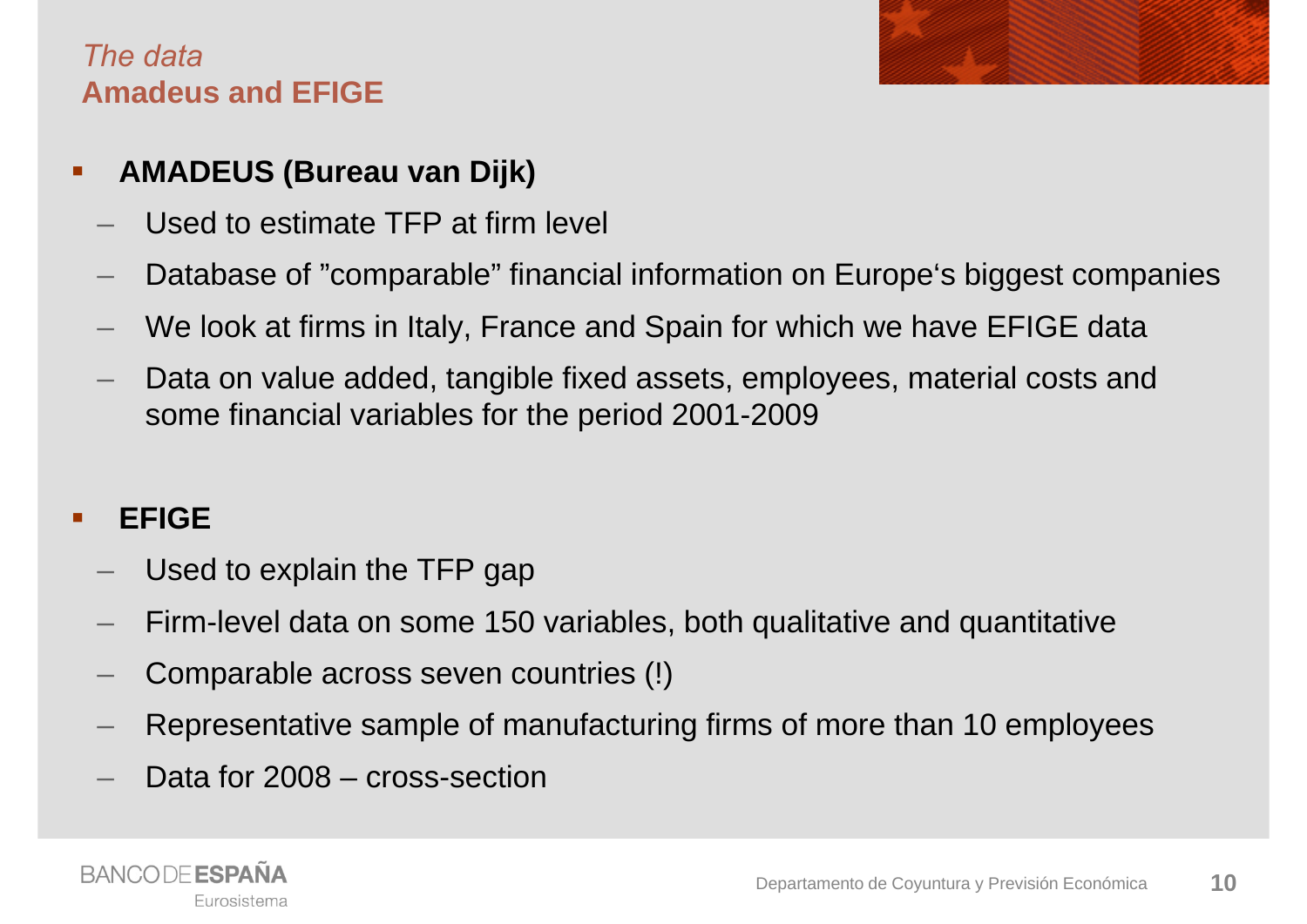### *The data* **The matched sample, data for 2008**

|                                                         | <b>SPAIN</b> | <b>FRANCE</b> | <b>ITALY</b> |
|---------------------------------------------------------|--------------|---------------|--------------|
| <b>Number of observations</b>                           | 2832         | 2759          | 3021         |
| <b>SECTOR DITRIBUTION (in %)</b>                        |              |               |              |
| Food products, beverages and tobacco                    | 16.4         | 7.7           | 7.9          |
| Textiles and leather products                           | 5.1          | 7.4           | 13.9         |
| Wood, pulp, paper, publishing and printing              | 21.9         | 12.3          | 16.3         |
| Coke, refined petroleum, chemicals, rubber and plastics | 9.5          | 12.0          | 9.4          |
| Metal and other non-metallic products                   | 28.6         | 38.4          | 28.3         |
| Machinery, electrical, potical and transport equipment  | 18.6         | 22.2          | 24.3         |
| <b>SIZE DISTRIBUTION (in %)</b>                         |              |               |              |
| Micro-firms: Less than 20 employees                     | 36.6         | 33.7          | 34.4         |
| Small firms: Between 20 and 49                          | 43.9         | 38.7          | 46.6         |
| Medium firms: Between 50 and 249                        | 14.3         | 20.5          | 14.2         |
| Large firms: More than 250 employees                    | 5.2          | 7.2           | 4.8          |

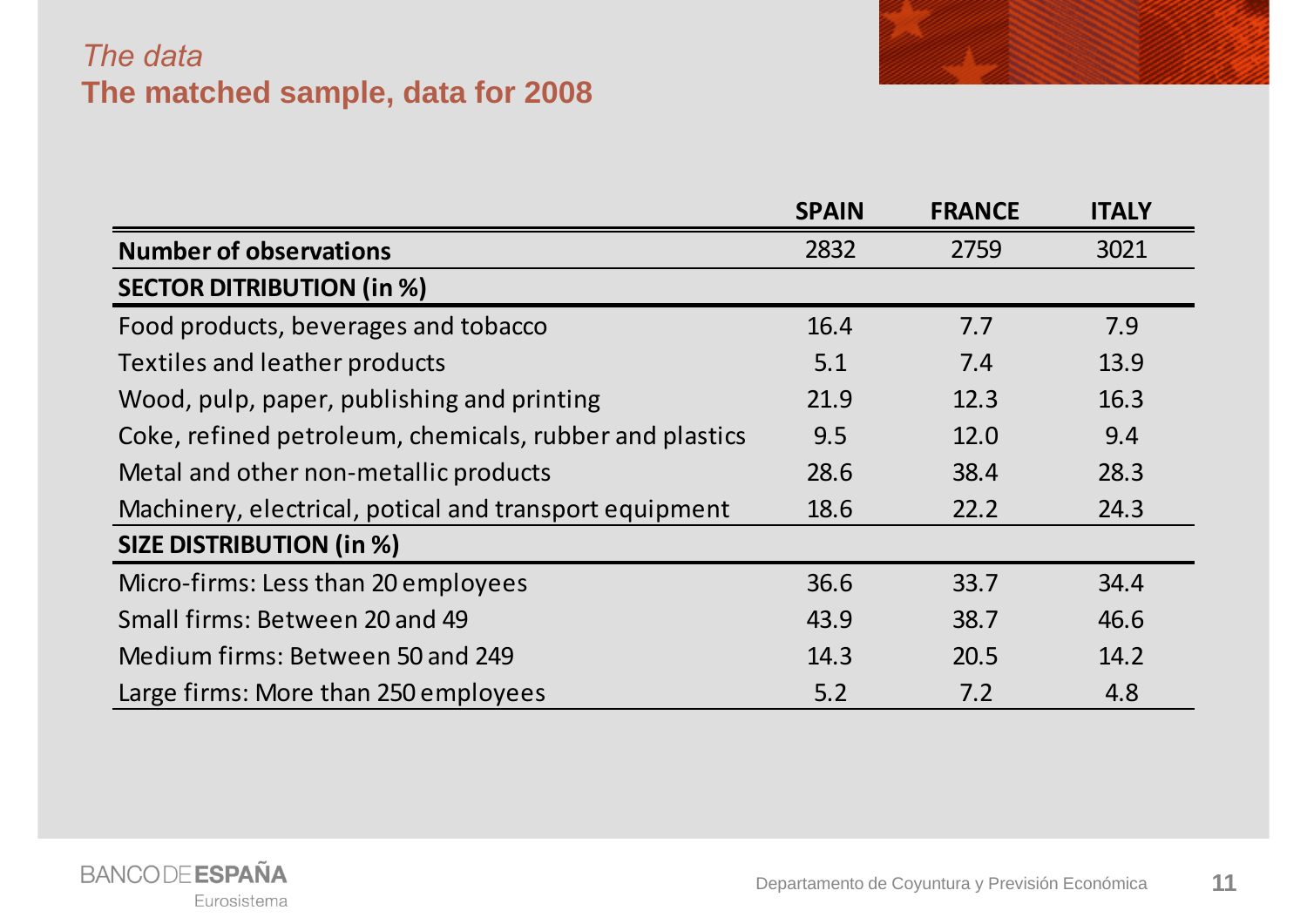



- **1. Motivation and contribution**
- **2. Data – Amadeus and EFIGE**
- **3. TFP distribution across countries**
- **4. Explaining the TFP gap**
- **5. Conclusions**

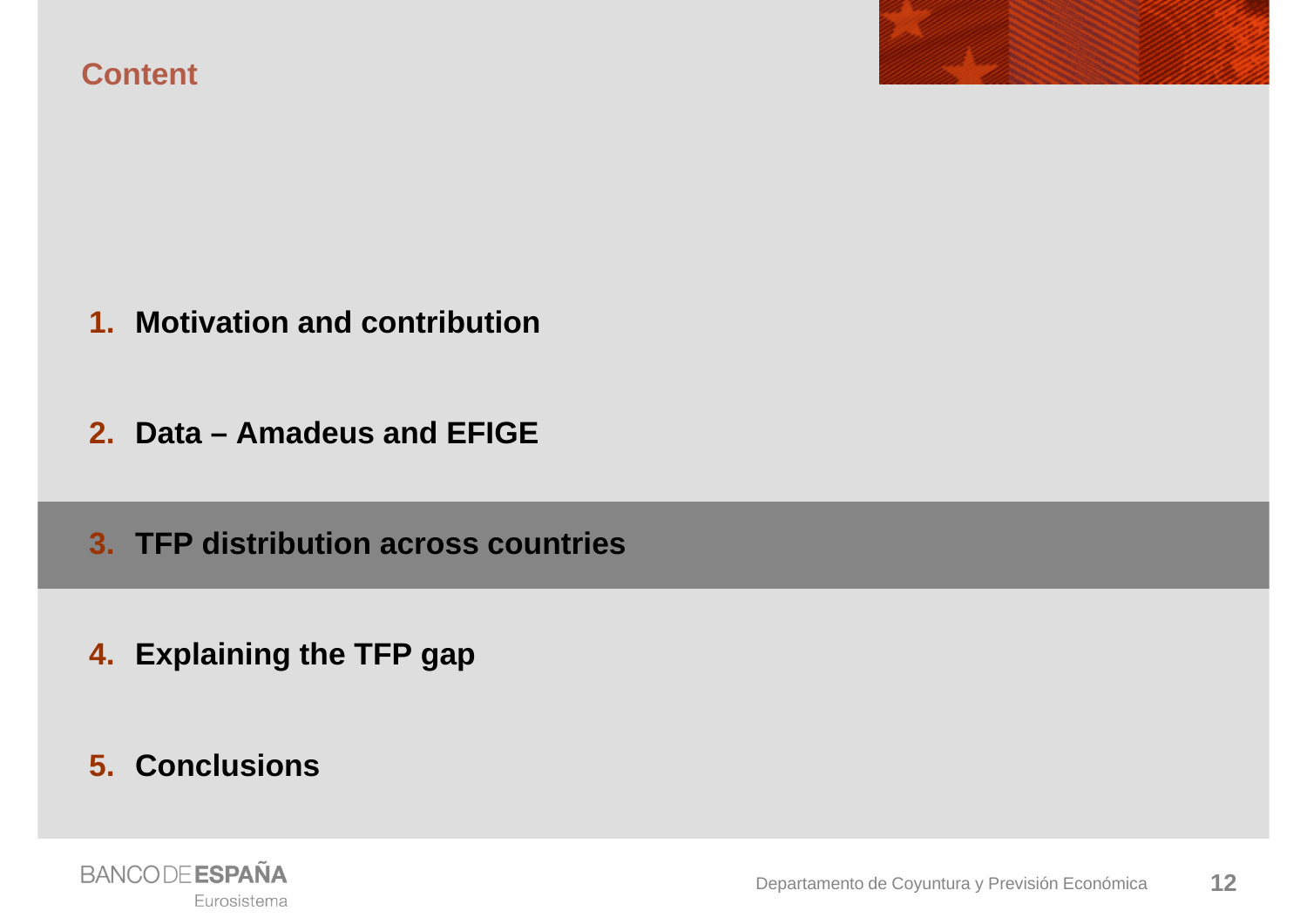#### *TFP estimation***Our approach**

- $\blacksquare$  **Estimate different production functions for firms operating in a certain country, sector and size segment** – number of observations per cell
- $\blacksquare$ **Follow Wooldridge (2009) to correct for the simultaneity bias**
- $\blacksquare$  **We were worried about industry dispersion within broad sectors and time effects. However, after testing their impact, we discarded these factors**

#### $\blacksquare$ **First results:**

- Estimated technological coefficients  $\blacktriangleright$  are significantly different across cells
- Estimated TFP using the Levinsohn & Petrin methodology is highly correlated  $\rightarrow$  with the one using Wooldridge (2009)
- $-$  TFP growth rates estimated with Amadeus data are quite similar  $\rightarrow$  to those estimated with the "Balance Sheet Office" of the Bank of Spain

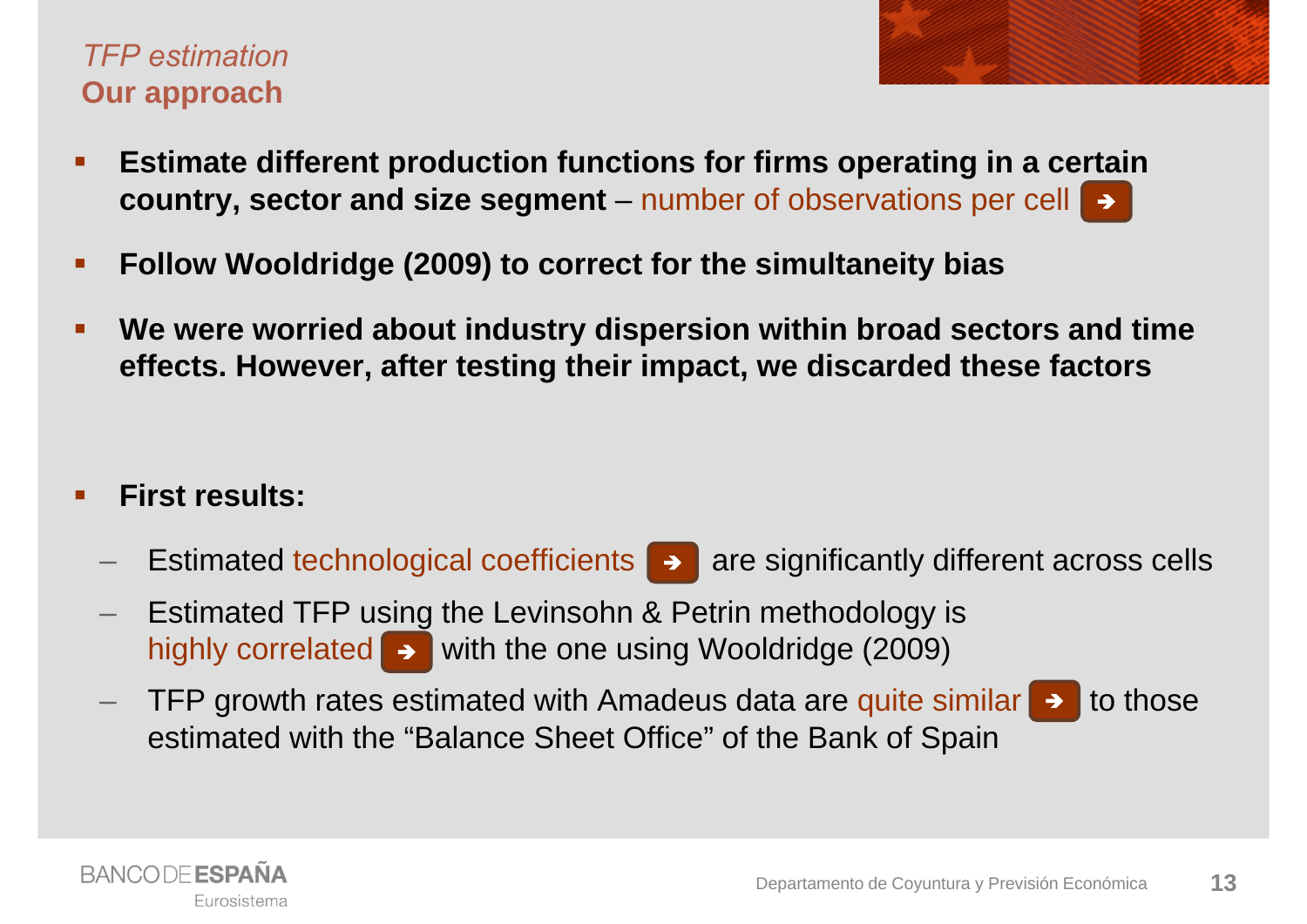#### *Results: TFP Kernel density functions by size*  **Total manufacturing sector**



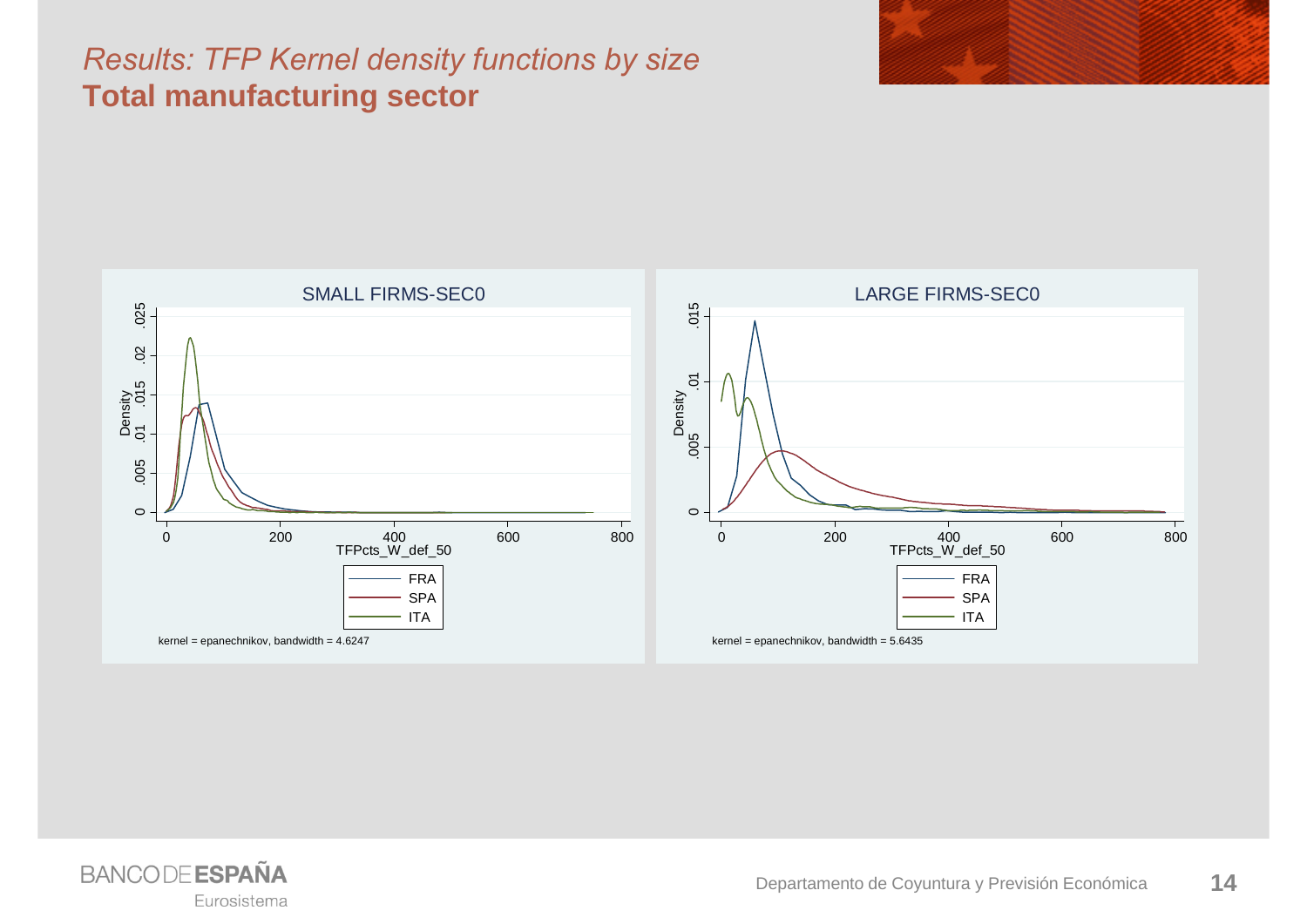#### *TFP Kernel density functions by size*  **Food products, beverages and tobacco**



**SEC1: Food products, beverages and tobacco (1500-1600)**

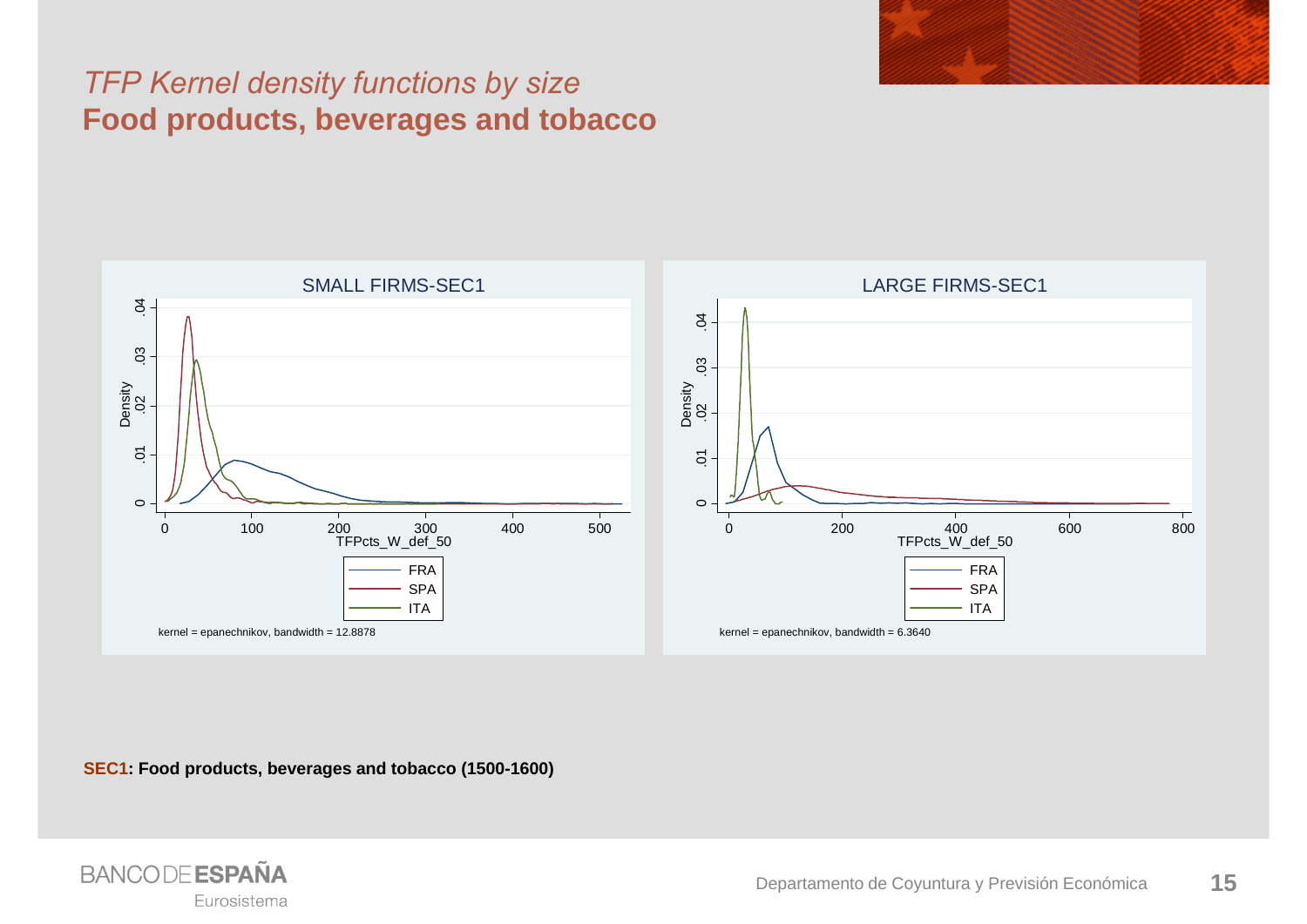#### *TFP Kernel density functions by size*  **Textiles and textile products Leather and leather products**





**SEC2: textiles and textile products (1700-1830) + Leather and leather products (1900-1930)**

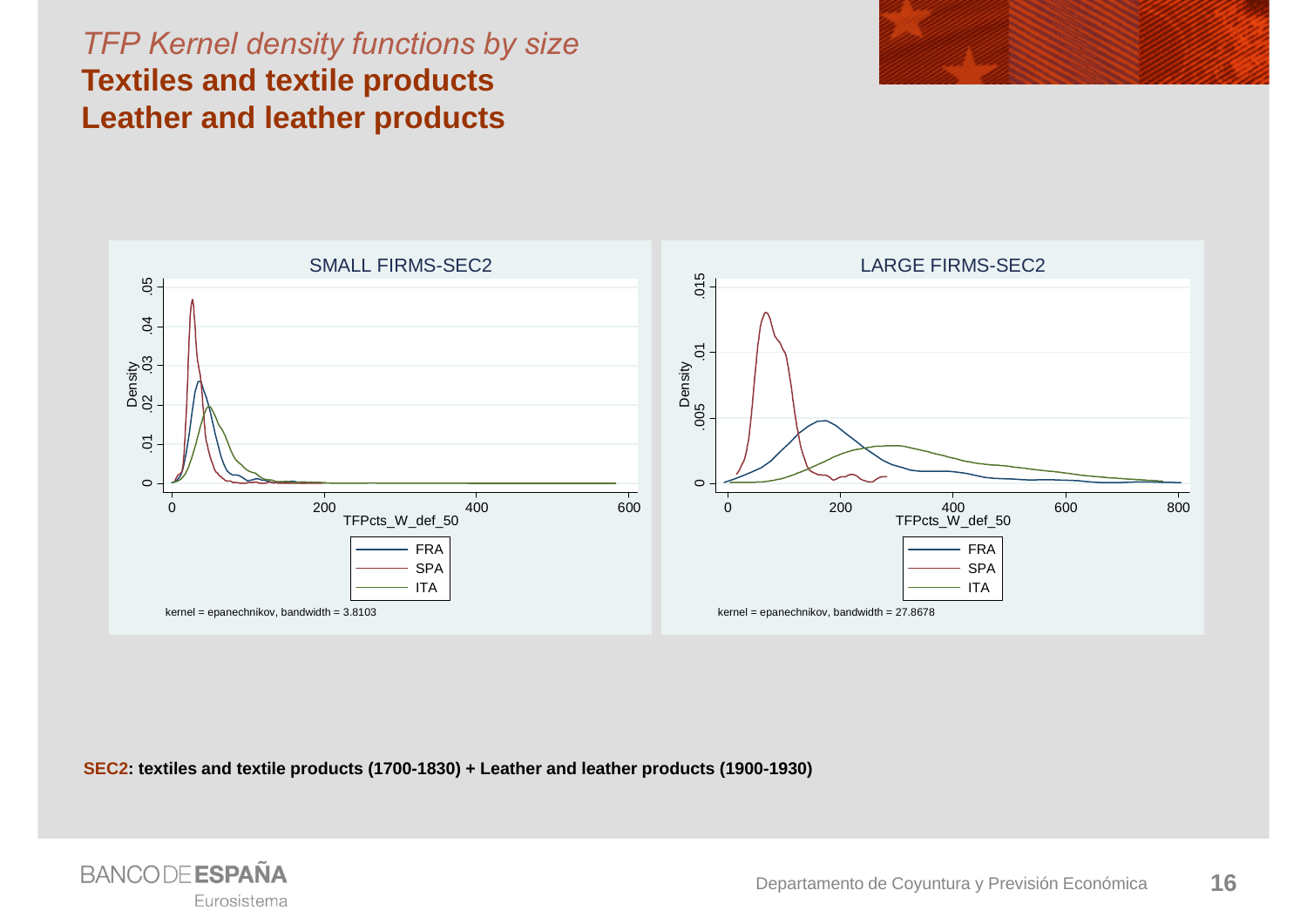### *TFP Kernel density functions by size*  **Wood products Pulp, paper, publishing & printing**





**SEC3: Wood and wood products (2000-2052)+Pulp, paper and paper products, publishing and printing (2100-2233)+nec (3600-3720)**

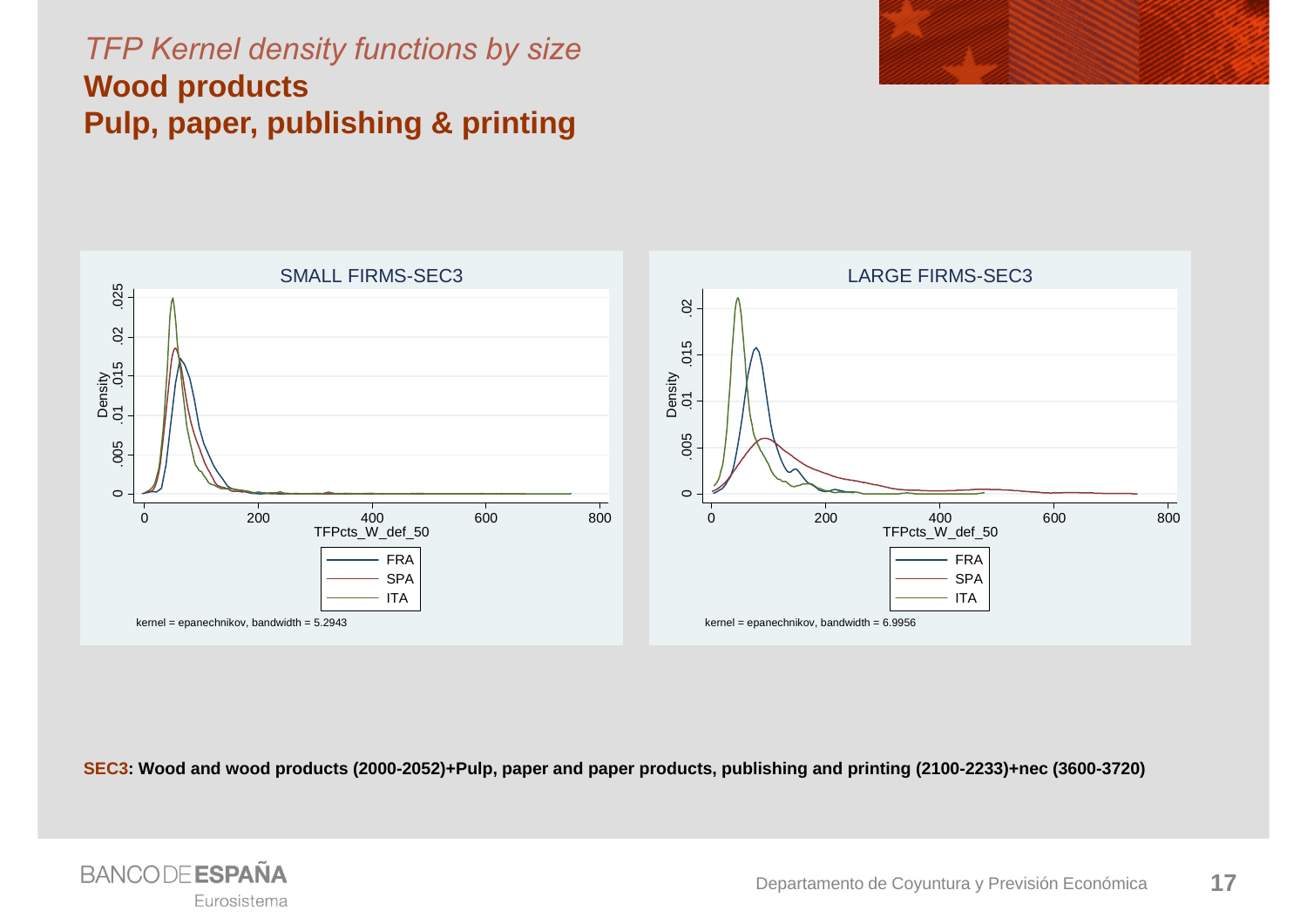#### *TFP Kernel density functions by size*  **Coke, refined petroleum products Chemicals, rubber and plastic products**





**SEC4: Coke, refined petroleum products and nuclear fuel (2300-2330)+chemicals, chemical products and man-made fibres (2400- 2470)+rubber and plastic products (2500-2524)**

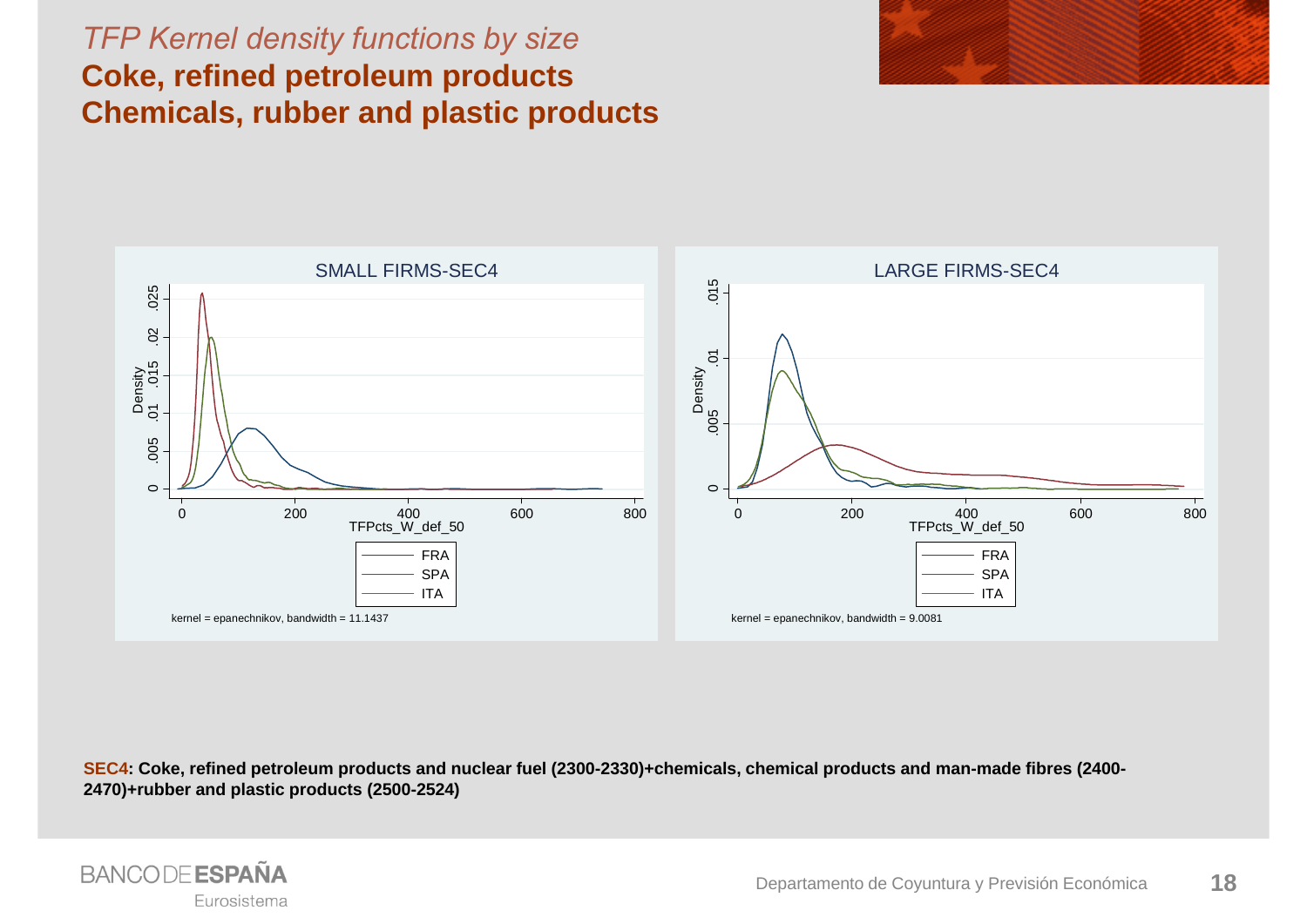#### *TFP Kernel density functions by size*  **Non-metallic mineral products Basic and fabricated metal products**





**SEC5: Other non metallic mineral products (2600-2682)+basic metals and fabricated metal products (2700-2875)**

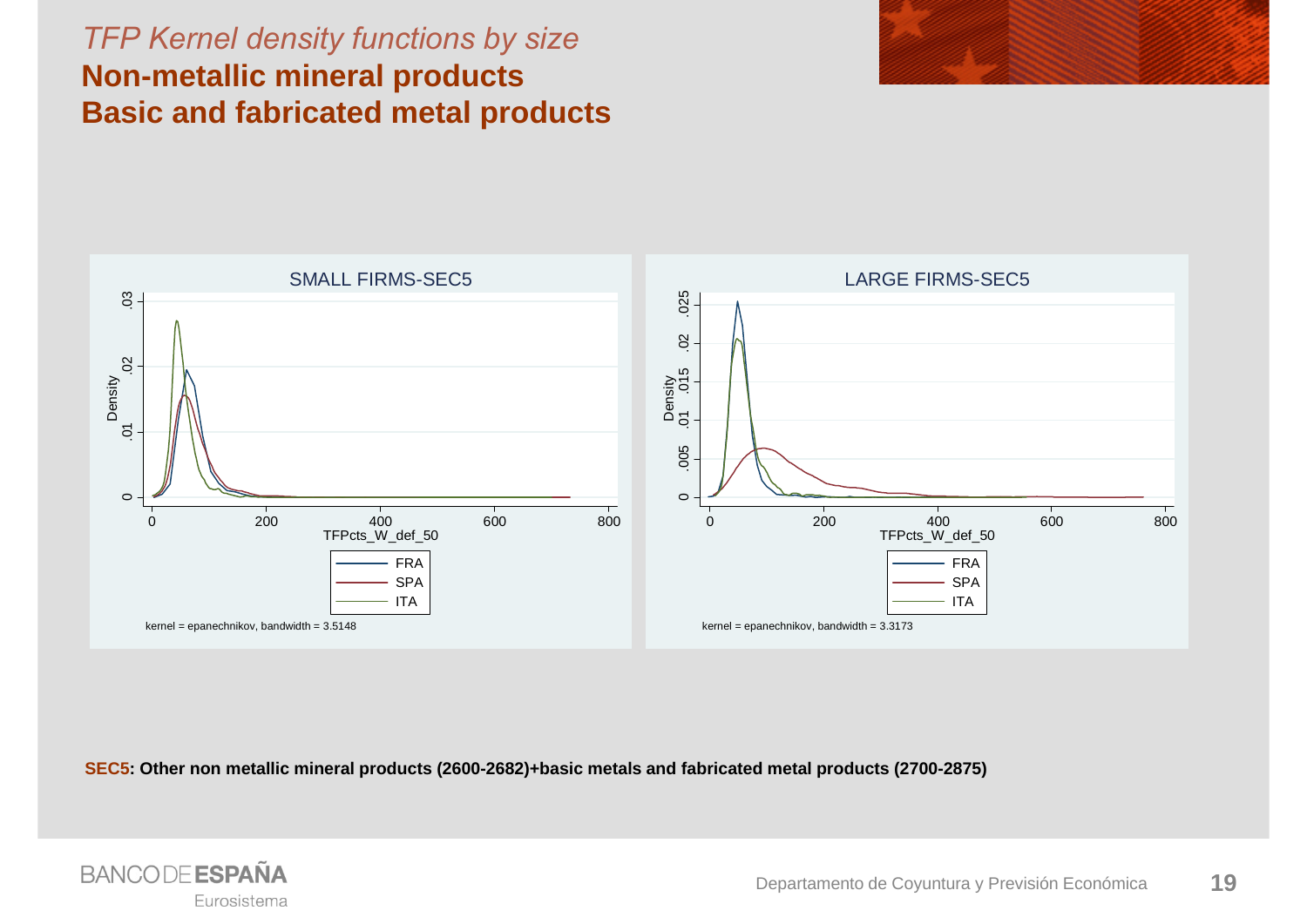#### *TFP Kernel density functions by size*  **Machine and equipment**



**Electrical and optical equipment, Transport equipment**



**SEC6: Machine an equipment nec (2900-2972)+electrical and optical equipment (3000-3350)+transport equipment (3400-3550)**

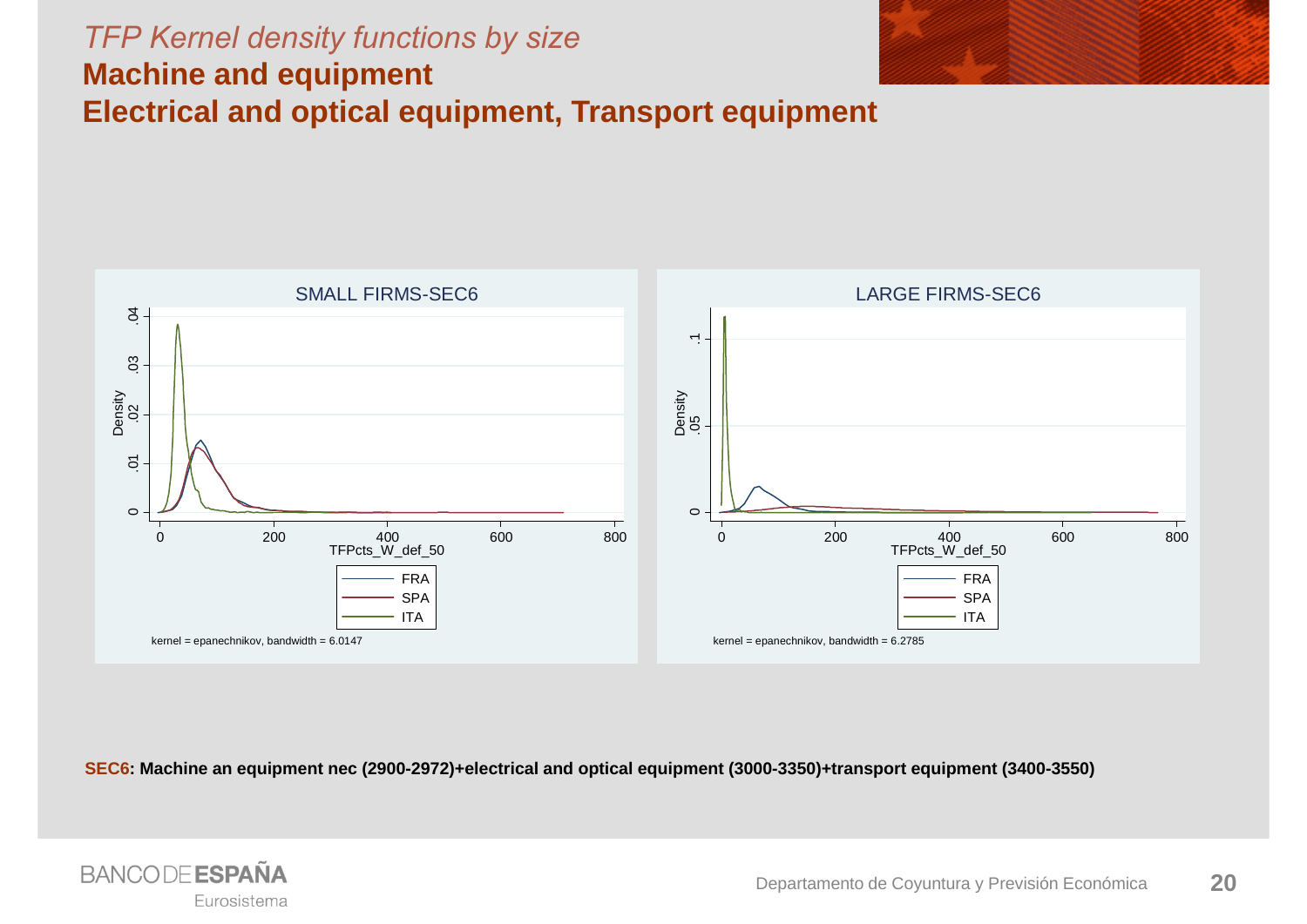#### *TFP Kernel density functions by size*  **Machine and equipment Firms with less than 20 employees**





**SEC6: Machine an equipment nec (2900-2972)+electrical and optical equipment (3000-3350)+transport equipment (3400-3550)**

![](_page_20_Picture_4.jpeg)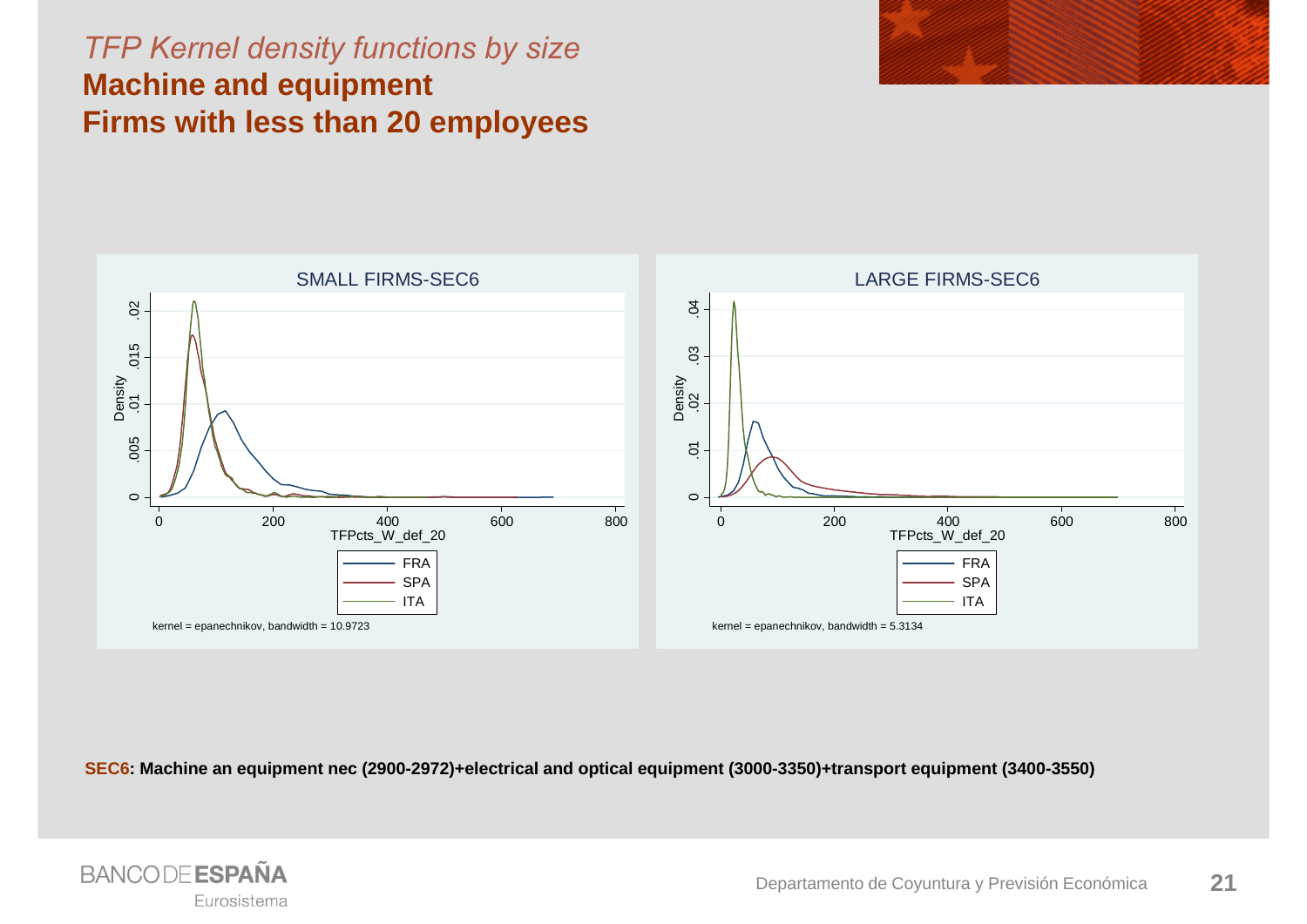**Content**

- **1. Motivation and contribution**
- **2. Data – Amadeus and EFIGE**
- **3. TFP distribution across countries: Are there differences across firm size?**
- **4. Explaining the TFP gap**
- **5. Conclusions**

![](_page_21_Picture_6.jpeg)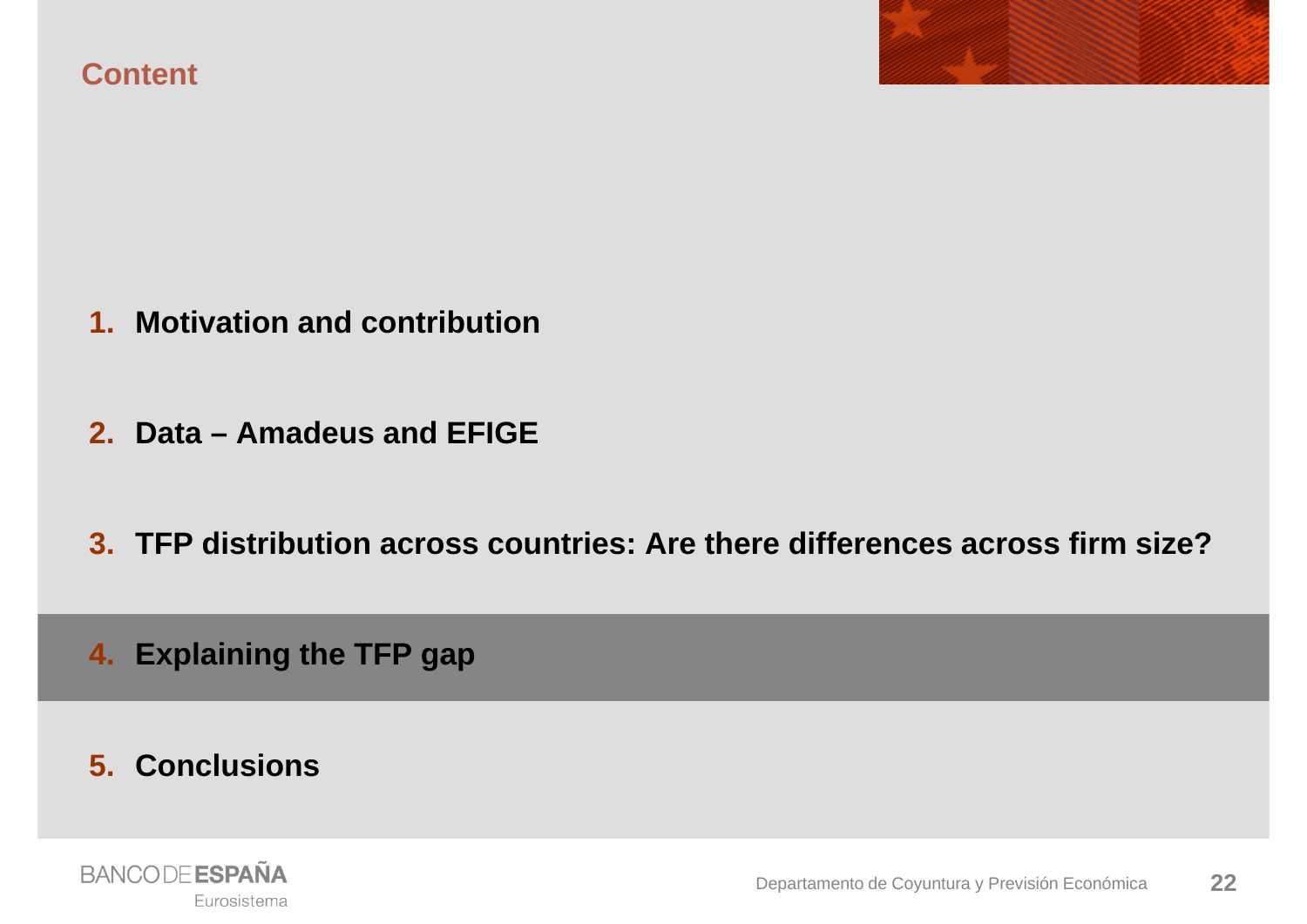*Explaining the TFP gap* **Oaxaca decomposition – Details** 

- 
- $\blacksquare$ **TFP at firm i is determined by a group of determinants Xi**

 $TFP_i = \begin{cases} \beta^{sc}X_i + \varepsilon_i^{sc} \text{ if small in country c} \\ \beta^{sj}X_i + \varepsilon_i^{sj} \text{ if small in country j} \end{cases}$ 

 $\blacksquare$ **The difference in TFP mean can be expressed:**

$$
\overline{TFP}^{sc} - \overline{TFP}^{sj} = (\alpha^{sc} - \alpha^{sj}) + \Delta X\beta^{sc} + \Delta \beta X^{sj}
$$

- We do not assume one of the groups is the discriminated (pooled version)
- $-$  We take into account the identification problem that arises when using dummies (Gadearzabal and Ugidos 2004 and Yun 2005)

![](_page_22_Picture_8.jpeg)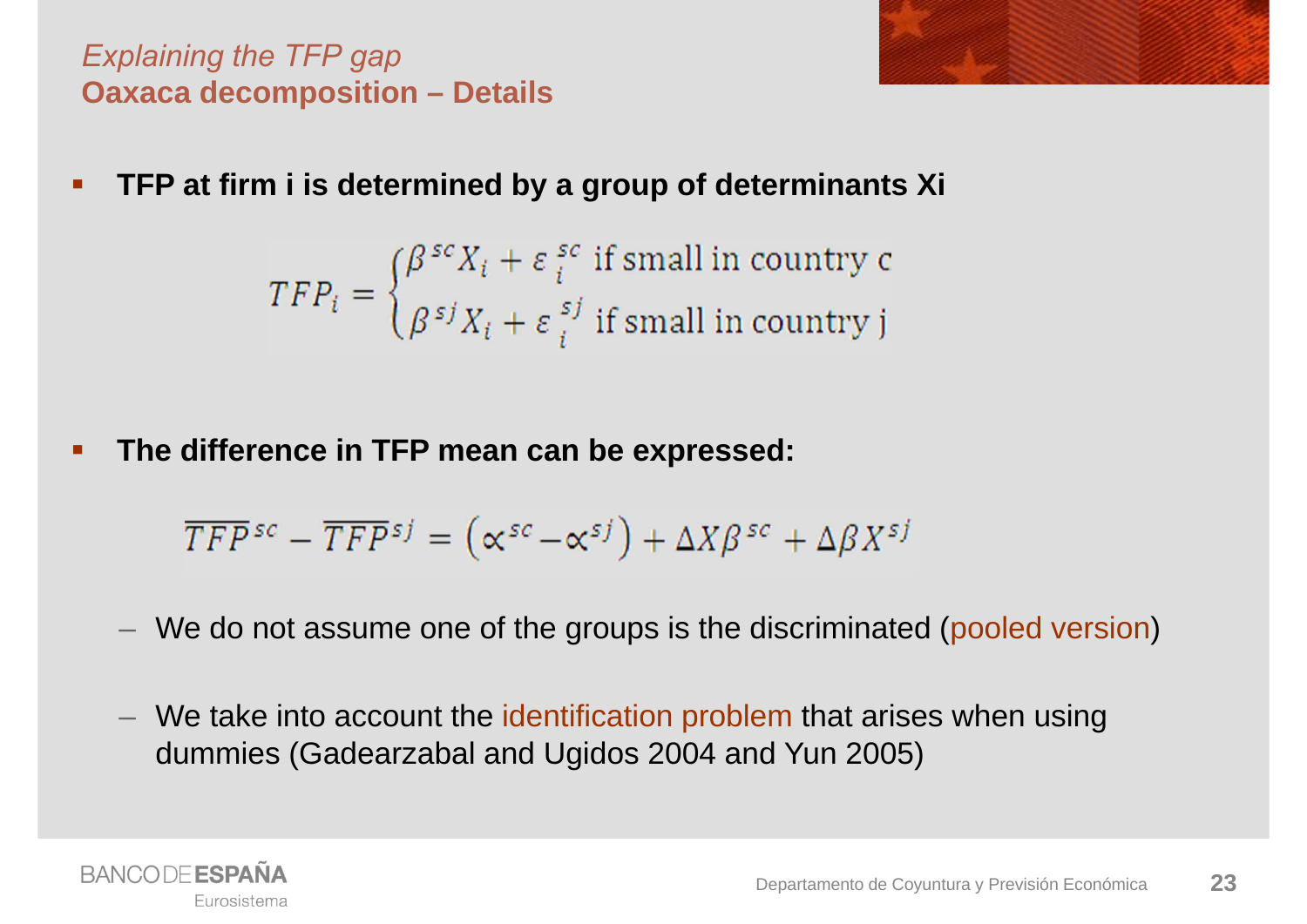![](_page_23_Picture_0.jpeg)

### *Explaining the TFP gap* **Oaxaca decomposition – Explanatory variables**

| Firm ownership                   |                                                                                                                                        |
|----------------------------------|----------------------------------------------------------------------------------------------------------------------------------------|
| Young                            | $=1$ if firm is 5 or less years                                                                                                        |
| Group                            | $=$ 1 if firm belongs to a group                                                                                                       |
| Family owned                     | =1 if firm is family-owned                                                                                                             |
| Human capital                    |                                                                                                                                        |
| Performance pay                  | $=$ 1 if executives rewarded on the basis of performance                                                                               |
| Graduates                        | =1 if % of graduates in workforce above 2-digit sector's mean                                                                          |
| Training                         | % of workers participating in formal training (in 2008)                                                                                |
| Innovation                       |                                                                                                                                        |
|                                  | Process innovation =1 if firm has carried out process innovation (innovative to the firm) in the last 3 years                          |
|                                  | Product innovation =1 if firm has carried out product innovation (innovative to the firm) in the last 3 years                          |
| Internationalization             |                                                                                                                                        |
| Exports                          | $=$ 1 if the firm has sold abroad any product or service in 2008                                                                       |
| Imports                          | $=$ 1 if the firm has purchased service or intermediate goods for the domestic production in 2008                                      |
| <b>FDI</b>                       | $=$ 1 if the firm runs part of its production activity in another country                                                              |
| <b>Finance</b>                   |                                                                                                                                        |
| <b>External finance</b>          | $=$ 1 if the firm has recurred to external financing over the last year                                                                |
| Cash-ratio                       | =1 if firm's cash-ratio (cash-flow over current liabilities) above 2-digit sector's mean                                               |
| <b>Alternatives (robustness)</b> |                                                                                                                                        |
| Young <sub>2</sub>               | =1 if firm is 10 years or less                                                                                                         |
| Foreign group                    | $=$ 1 if firm belongs to a foreign group                                                                                               |
| Training2                        | =1 if % of workforce in formal training above 2-digit sector's mean                                                                    |
| RD inhouse                       | =1 if firm carries out R&D activities in house                                                                                         |
| Patents                          | $=$ 1 if firm has applied for a patent, registered an industrial design, a trademark or claimed a copyright<br>over the last two years |
| Cash-ratio 2                     | Cash-flow over current liabilities                                                                                                     |
|                                  |                                                                                                                                        |

![](_page_23_Picture_3.jpeg)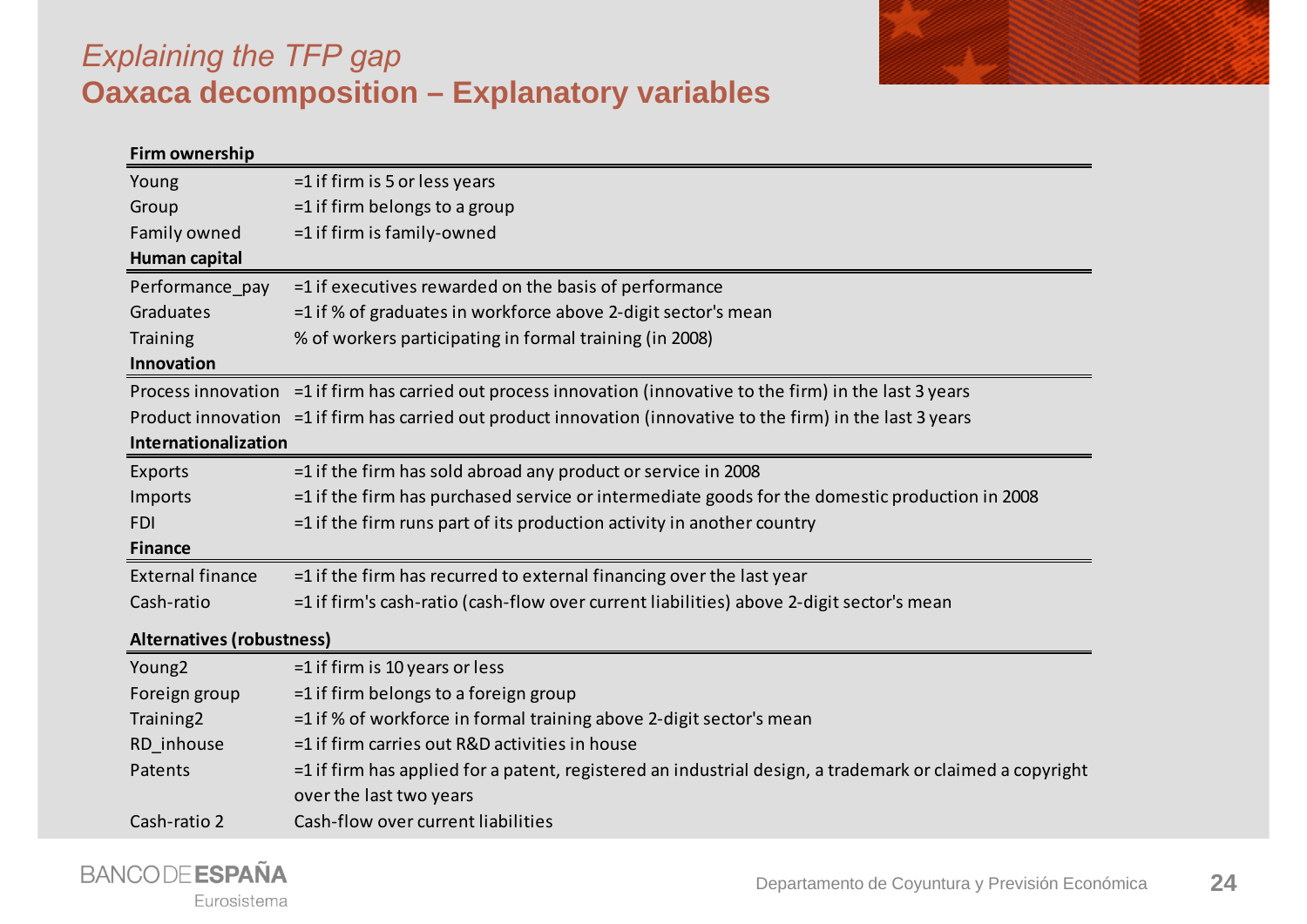#### *Explaining the TFP gap* **Average characteristics of firms**

![](_page_24_Picture_1.jpeg)

#### **SUMMARY STATISTICS**

#### **LESS THAN 50 EMPLOYEES**

|                                                             | <b>SPAIN</b> | <b>FRANCE</b>          | <b>ITALY</b> |
|-------------------------------------------------------------|--------------|------------------------|--------------|
| <b>TFP</b>                                                  | 81.40        | 88.66                  | 75.52        |
| TFP in logarithmics                                         | 4.07         | 4.50                   | 3.91         |
| Younger than 5 years                                        | 4.1%         | 3.3%                   | 4.0%         |
| Belongs to a group                                          | 8.8%         | <b>Common</b><br>22.5% | 11.0%        |
| It is family owned                                          | 80.8%        | 60.5%                  | 77.4%        |
| Manager's pay linked to performance                         | 20.2%        | 40.8%                  | 14.6%        |
| Percentage of graduates larger than average in the sector   | 48.5%        | 35.5%                  | 27.6%        |
| Percentage of the workforce in formal training              | 29.6%        | 22.4%                  | 12.1%        |
| It has performed process innovation in the period 2007-2009 | 49.5%        | 33.8%                  | 41.5%        |
| It has performed product innovation in the period 2007-2009 | 42.8%        | 43.6%                  | 45.2%        |
| It exports products/services in 2008                        | 50.5%        | 47.0%                  | 65.0%        |
| It imports intermediate products/services in 2008           | 37.1%        | 49.4%                  | 31.6%        |
| It runs part of its production activity in another country  | 2.7%         | 5.5%                   | 4.6%         |
| It has recured to external finance in 2008-2009             | 64.1%        | 42.6%                  | 59.3%        |
| Cash ratio larger than the average in the sector            | 45.0%        | 46.0%                  | 25.9%        |

![](_page_24_Picture_5.jpeg)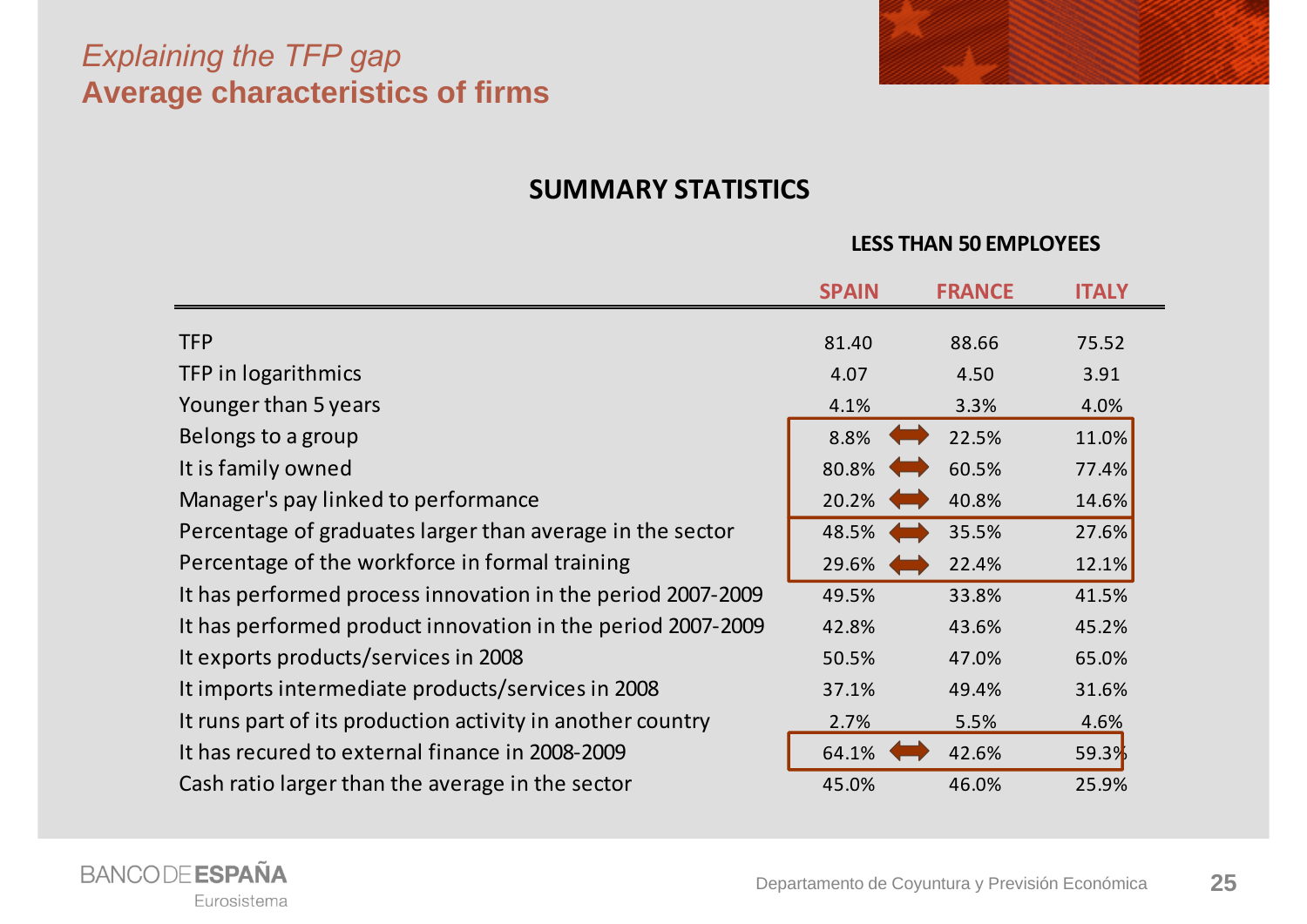### *Explaining the TFP gap* **Oaxaca decomposition: France vs Spain Spanish small firms' TFP is 65% of French ones**

![](_page_25_Figure_1.jpeg)

- **Sector dummies:** Sector distribution of Spanish small firms does not contribute to the gap
- п **Return to sector dummies:** After controlling for observables, TFP in Spain is larger in some sectors
- ٠ **Observable characteristics:** Some contribute to enlarge the gap and some to diminish it
- $\blacksquare$ **Return to the characteristics:** The (low) return to the characteristics is an important factor
- ٠ **Constant:** Differences in TFP not explained by observables or sector…institutions? Informal economy?

![](_page_25_Picture_7.jpeg)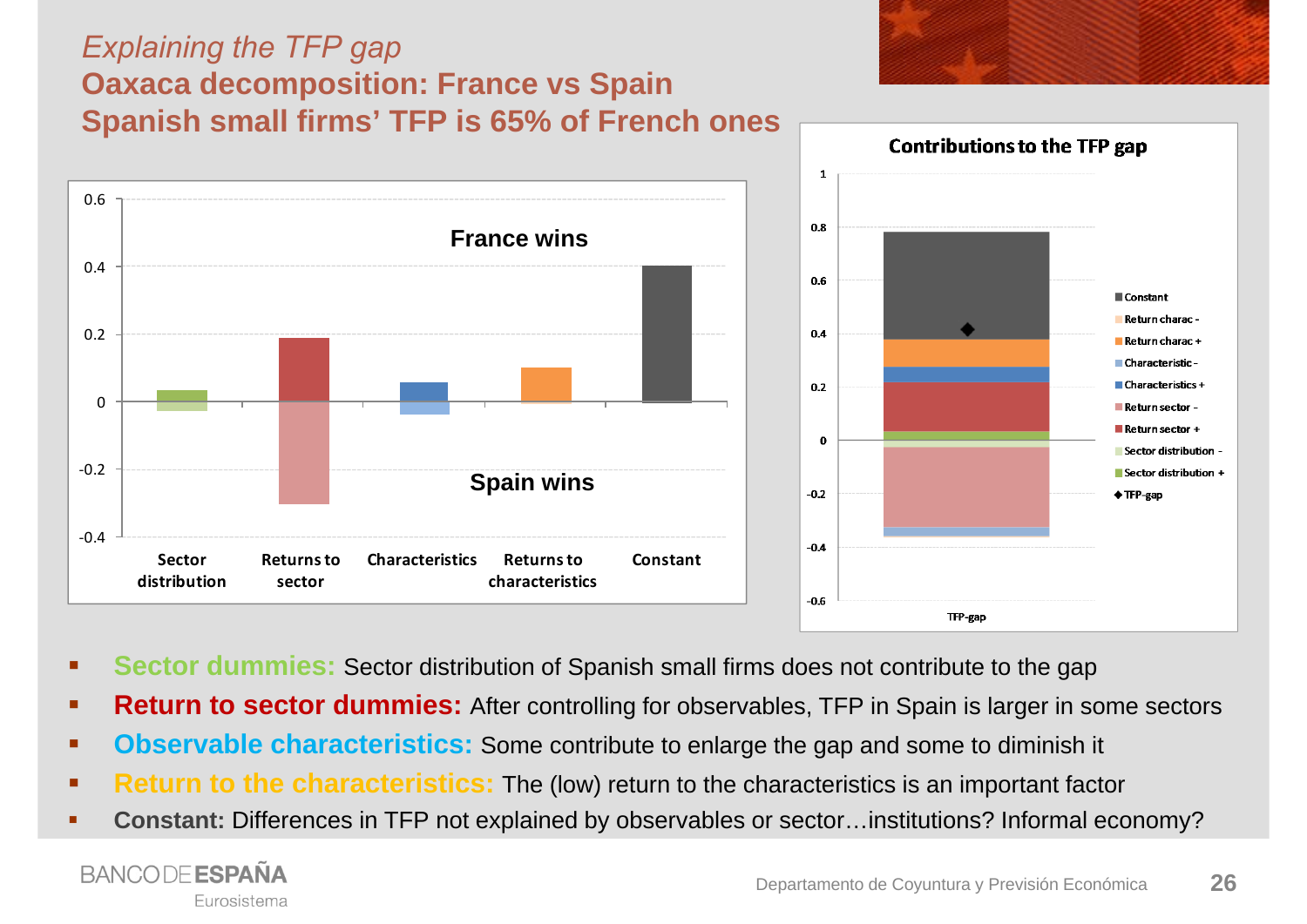#### *Explaining the TFP gap* **Oaxaca decomposition: France vs Spain**

![](_page_26_Picture_1.jpeg)

#### **Firm characteristics:**

![](_page_26_Figure_3.jpeg)

![](_page_26_Picture_4.jpeg)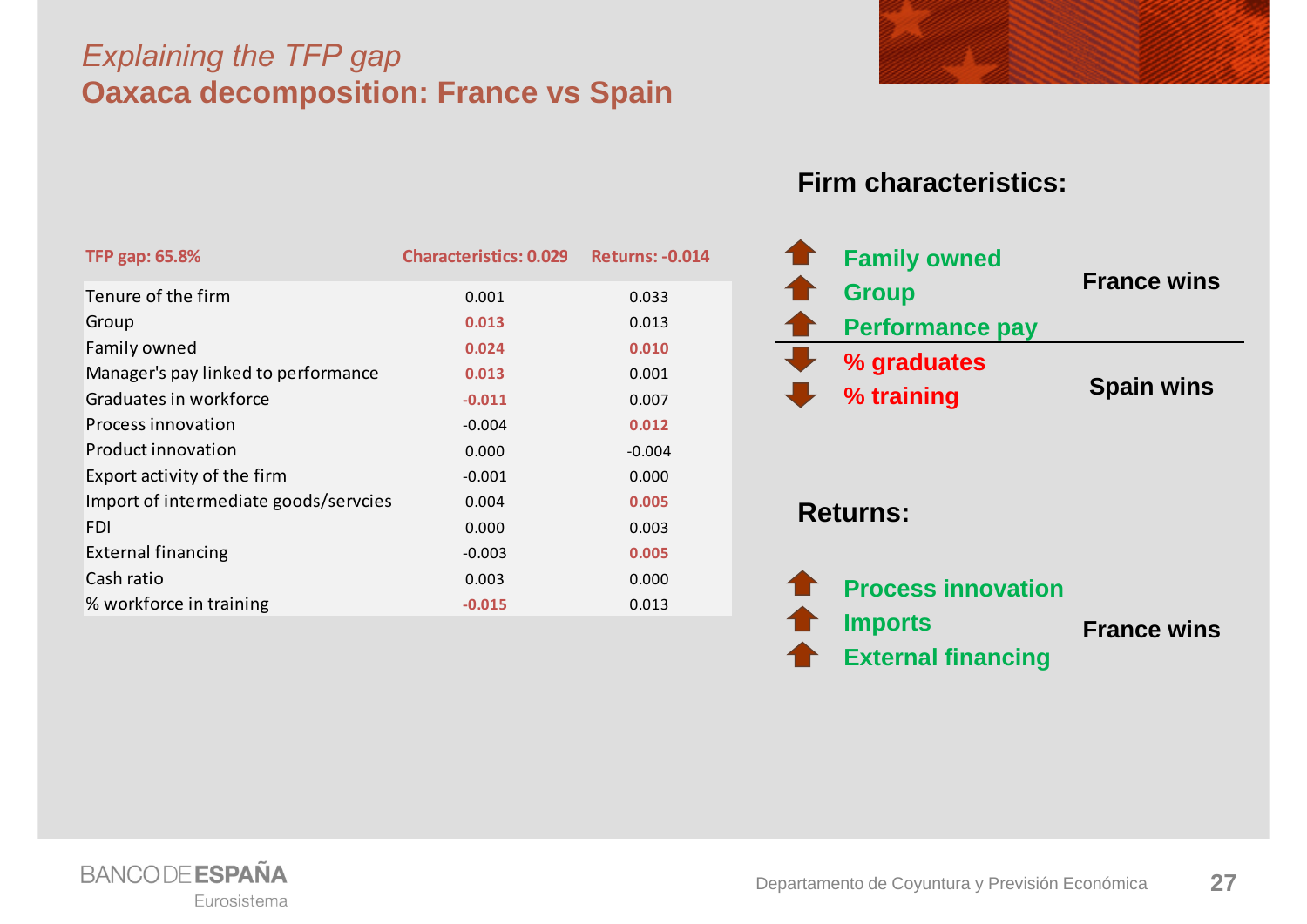#### *Explaining the TFP gap* **Oaxaca decomposition: Spain vs Italy Italian small firms' TFP is 83% of Spanish ones**

![](_page_27_Figure_1.jpeg)

![](_page_27_Figure_2.jpeg)

- п **Sector distribution:** It does contribute slightly to the gap
- п **Sector dummies:** After controlling for observables, TFP of small Spanish firms is higher in most sectors
- п **Observable characteristics:** They contribute to enlarge the gap
- ٠ **Return to the characteristics:** The return to the characteristics does not explain in net terms much
- п **Constant:** It is not statistically significant

![](_page_27_Picture_8.jpeg)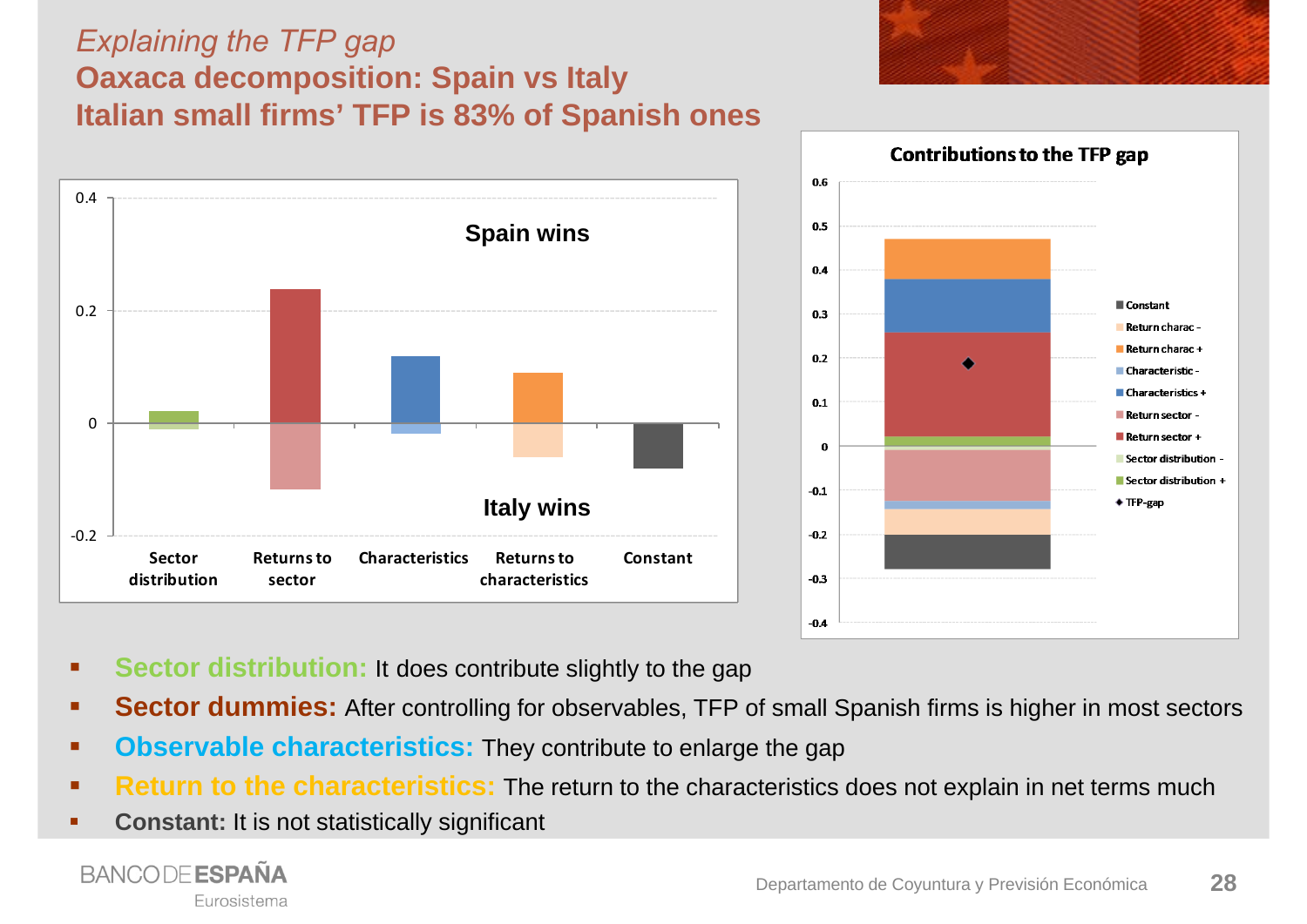#### *Explaining the TFP gap* **Oaxaca decomposition: Spain vs. Italy**

| <b>TFP gap: 82.6%</b>                 | <b>Characteristics: 0.116</b> | <b>Returns: 0.153</b> |
|---------------------------------------|-------------------------------|-----------------------|
| Tenure of the firm                    | 0.000                         | $-0.018$              |
| Group                                 | $-0.003$                      | 0.017                 |
| Family owned                          | $-0.003$                      | $-0.030$              |
| Manager's pay linked to performance   | 0.006                         | 0.024                 |
| Graduates in workforce                | 0.020                         | $-0.003$              |
| Process innovation                    | 0.004                         | $-0.001$              |
| Product innovation                    | 0.001                         | 0.003                 |
| Export activity of the firm           | $-0.009$                      | 0.000                 |
| Import of intermediate goods/servcies | 0.007                         | 0.011                 |
| <b>FDI</b>                            | $-0.001$                      | 0.030                 |
| <b>External financing</b>             | $-0.001$                      | 0.001                 |
| Cash ratio                            | 0.050                         | 0.004                 |
| % workforce in training               | 0.033                         | $-0.007$              |

![](_page_28_Picture_2.jpeg)

![](_page_28_Figure_3.jpeg)

٠ **Returns:**

![](_page_28_Picture_5.jpeg)

![](_page_28_Picture_6.jpeg)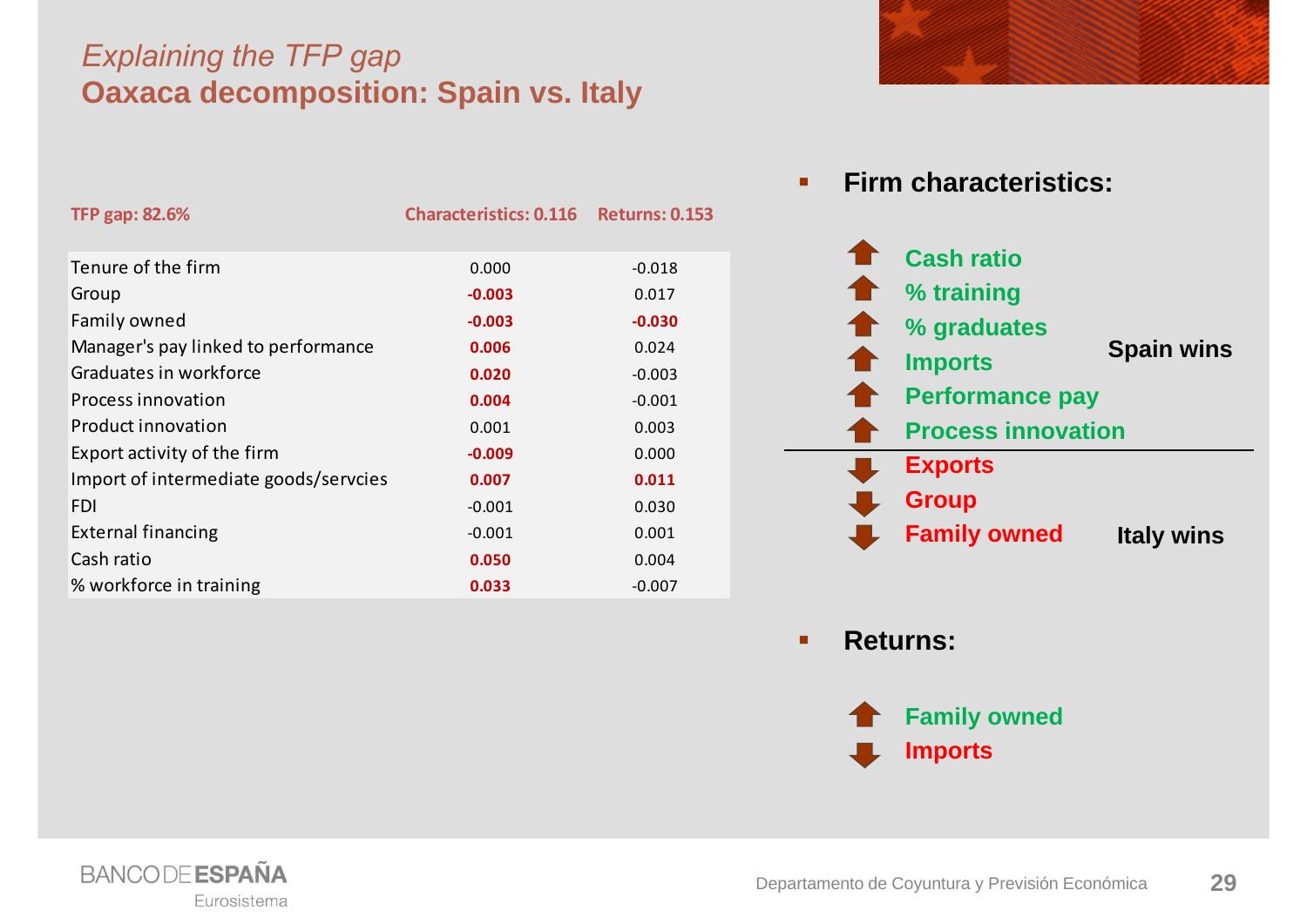#### *Conclusions*

![](_page_29_Picture_1.jpeg)

**We observe** *technological differences* **across countries, sectors and firm size**

– These differences translate into differences in TFP

- **We show that TFP distributions within a certain** *sector* **and firm** *size segment*  **are statistically different across countries**
- **We identify** *drivers* **of this TFP gap based on EFIGE data**
	- French small firms are more productive than Spanish ones due to:
		- 1. Difference in returns of firm characteristics
		- 2. Difference in the constant term
	- $-$  Spanish firms are more productive than Italian ones due to:
		- 1. Differences in firm characteristics
		- 2. Differences in the returns across sectors
	- French firms are more productive than Italian ones due to:
		- 1. Differences in firm characteristics
		- 2. Differences in the returns to characteristics and in the constant term

**BANCODE ESPAÑA** Eurosistema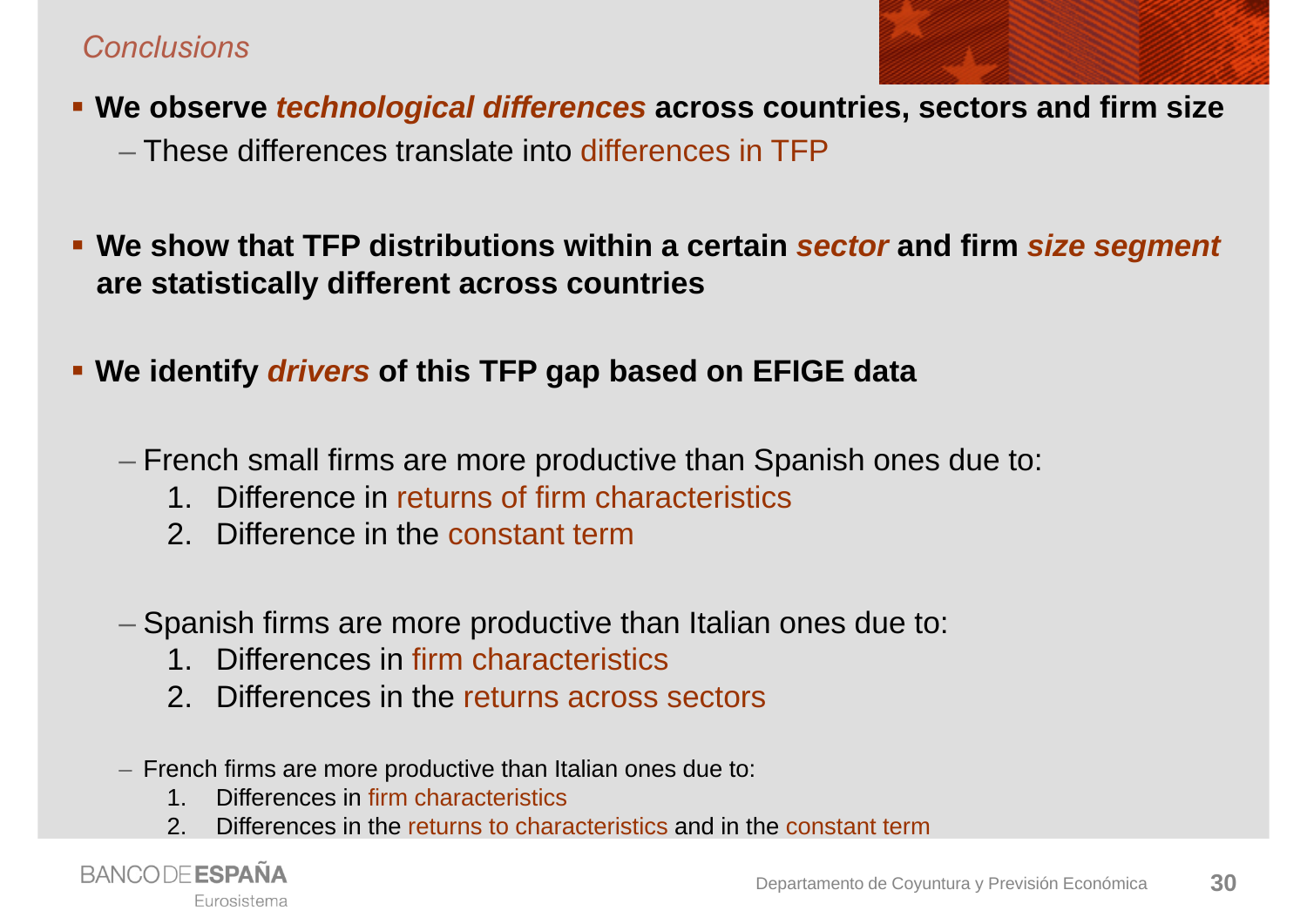![](_page_30_Picture_0.jpeg)

# **Thanks a lot for your attention!!**

![](_page_30_Picture_2.jpeg)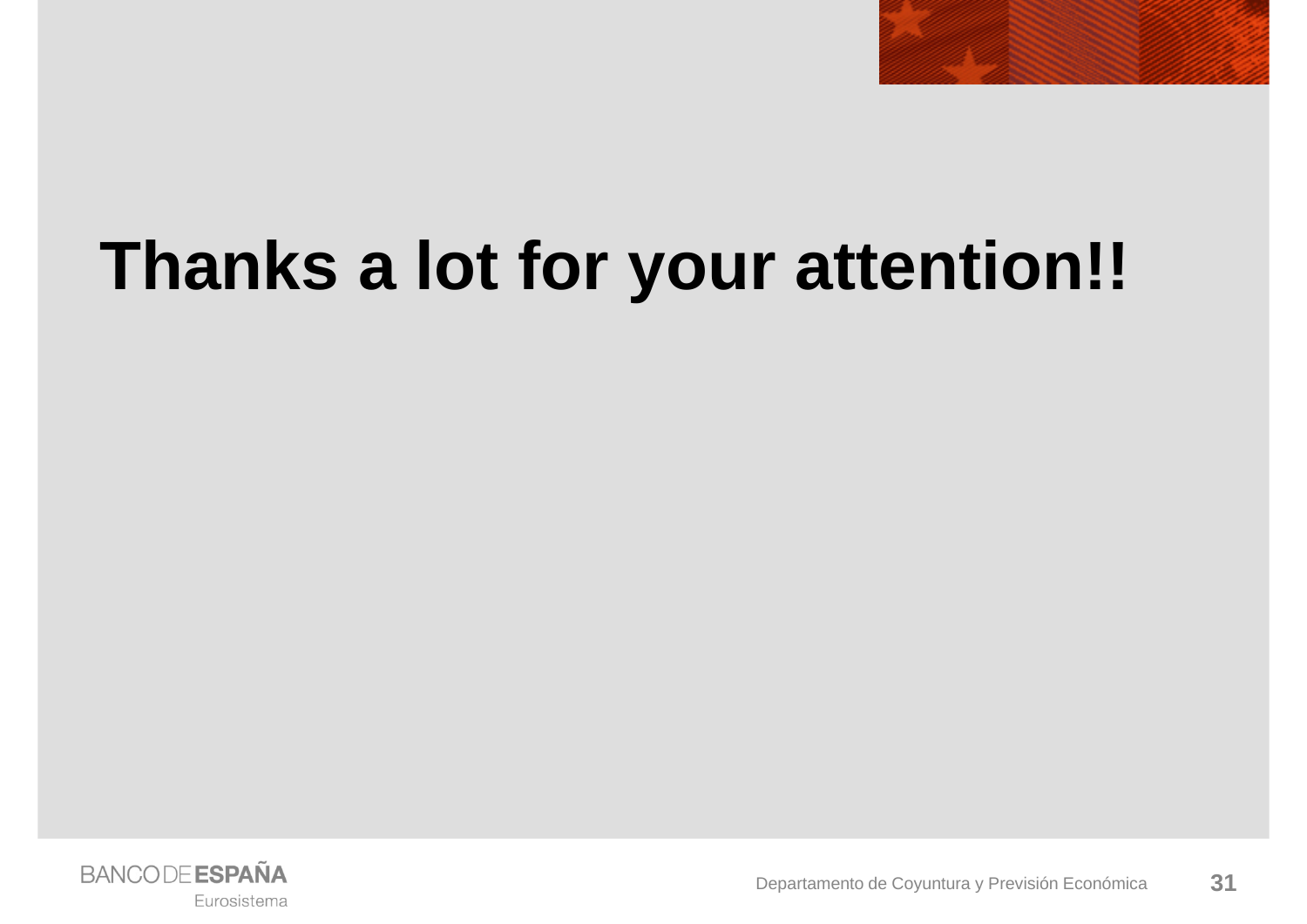#### *Production Function estimation***Number of observations per cell (< 50)**

|          | <b>FRANCE</b>          |                        | <b>ITALY</b>           | <b>Sample sizes for TFPcts estimation wooldridge</b> | <b>SPAIN</b>           |                        |
|----------|------------------------|------------------------|------------------------|------------------------------------------------------|------------------------|------------------------|
|          | <b>Greater than 50</b> | <b>Smaller than 50</b> | <b>Greater than 50</b> | <b>Smaller than 50</b>                               | <b>Greater than 50</b> | <b>Smaller than 50</b> |
| Sector 1 | 334                    | 373                    | 242                    | 996                                                  | 529                    | 2092                   |
| Sector 2 | 232                    | 449                    | 383                    | 1410                                                 | 105                    | 731                    |
| Sector 3 | 342                    | 919                    | 394                    | 1775                                                 | 569                    | 3000                   |
| Sector 4 | 552                    | 789                    | 485                    | 965                                                  | 441                    | 1147                   |
| Sector 5 | 1055                   | 2653                   | 792                    | 3007                                                 | 964                    | 4004                   |
| Sector 6 | 1024                   | 1316                   | 912                    | 2542                                                 | 723                    | 2352                   |
|          |                        |                        |                        |                                                      |                        |                        |

![](_page_31_Picture_2.jpeg)

![](_page_31_Picture_3.jpeg)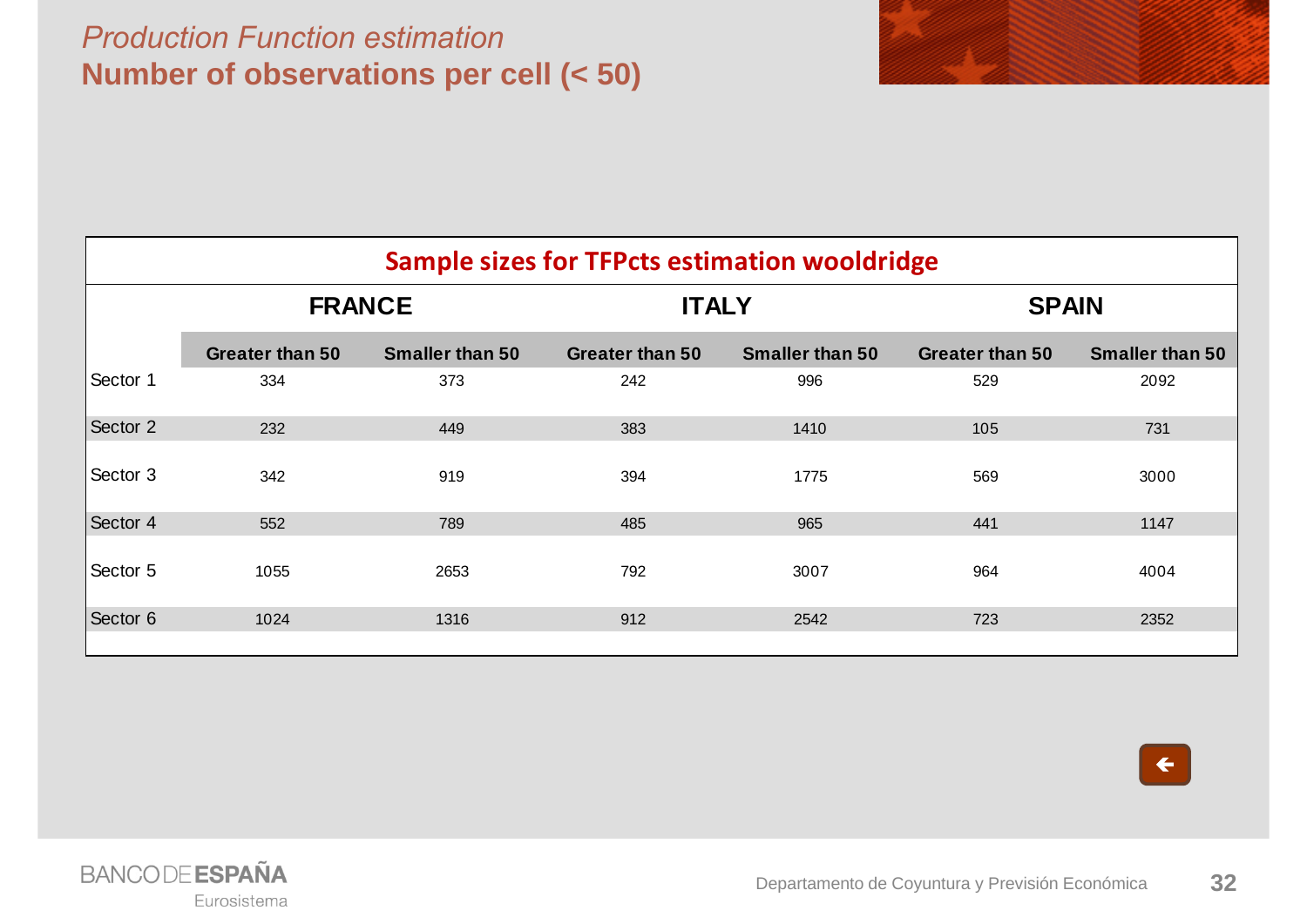#### *TFP estimation* **Technological coefficients**

| TECHNOLOGICAL COEFFICIENTS (WOOLDRIDGE); NO INDUSTRY DUMMIES |  |
|--------------------------------------------------------------|--|
| (SMALL FIRMS: < 50 EMPLOYEES)                                |  |

|          |            |                 | <b>FRANCE</b> |                 | <b>ITALY</b> |                 | <b>SPAIN</b> |                 |            |                 |            |                 |
|----------|------------|-----------------|---------------|-----------------|--------------|-----------------|--------------|-----------------|------------|-----------------|------------|-----------------|
|          |            | Greater than 50 |               | Smaller than 50 |              | Greater than 50 |              | Smaller than 50 |            | Greater than 50 |            | Smaller than 50 |
|          | <b>Ine</b> | Ink             | <b>Ine</b>    | Ink             | <b>Ine</b>   | Ink             | Ine          | Ink             | <b>Ine</b> | Ink             | <b>Ine</b> | Ink             |
| Sector 1 | $0.629***$ | $0.172***$      | $0.598***$    | 0.046           | $0.708***$   | $0.215***$      | $0.678***$   | $0.156***$      | $0.573***$ | 0.033           | $0.661***$ | $0.139***$      |
| Sector 2 | $0.430***$ | $0.167***$      | $0.691***$    | $0.182***$      | $0.543***$   | $-0.016$        | $0.775***$   | 0.046           | $0.538***$ | $0.105***$      | $0.689***$ | $0.113***$      |
| Sector 3 | $0.726***$ | $0.090**$       | $0.699***$    | $0.078***$      | $0.986***$   | $-0.021$        | $0.804***$   | 0.031           | $0.584***$ | 0.062           | $0.614***$ | $0.045***$      |
| Sector 4 | $0.629***$ | $0.160**$       | $0.569***$    | 0.052           | $0.643***$   | $0.129*$        | $0.656***$   | 0.12            | $0.683***$ | $-0.037$        | $0.791***$ | 0.059           |
| Sector 5 | $0.749***$ | $0.149***$      | $0.735***$    | $0.083***$      | $0.802***$   | $0.101***$      | $0.730***$   | $0.102***$      | $0.406***$ | $0.197***$      | $0.702***$ | $0.025*$        |
| Sector 6 | $0.767***$ | $0.109**$       | $0.683***$    | $0.107***$      | $0.807***$   | $0.364**$       | $0.802***$   | $0.136***$      | $0.562***$ | 0.054           | $0.669***$ | 0.022           |

 $\left| \right|$ 

![](_page_32_Picture_4.jpeg)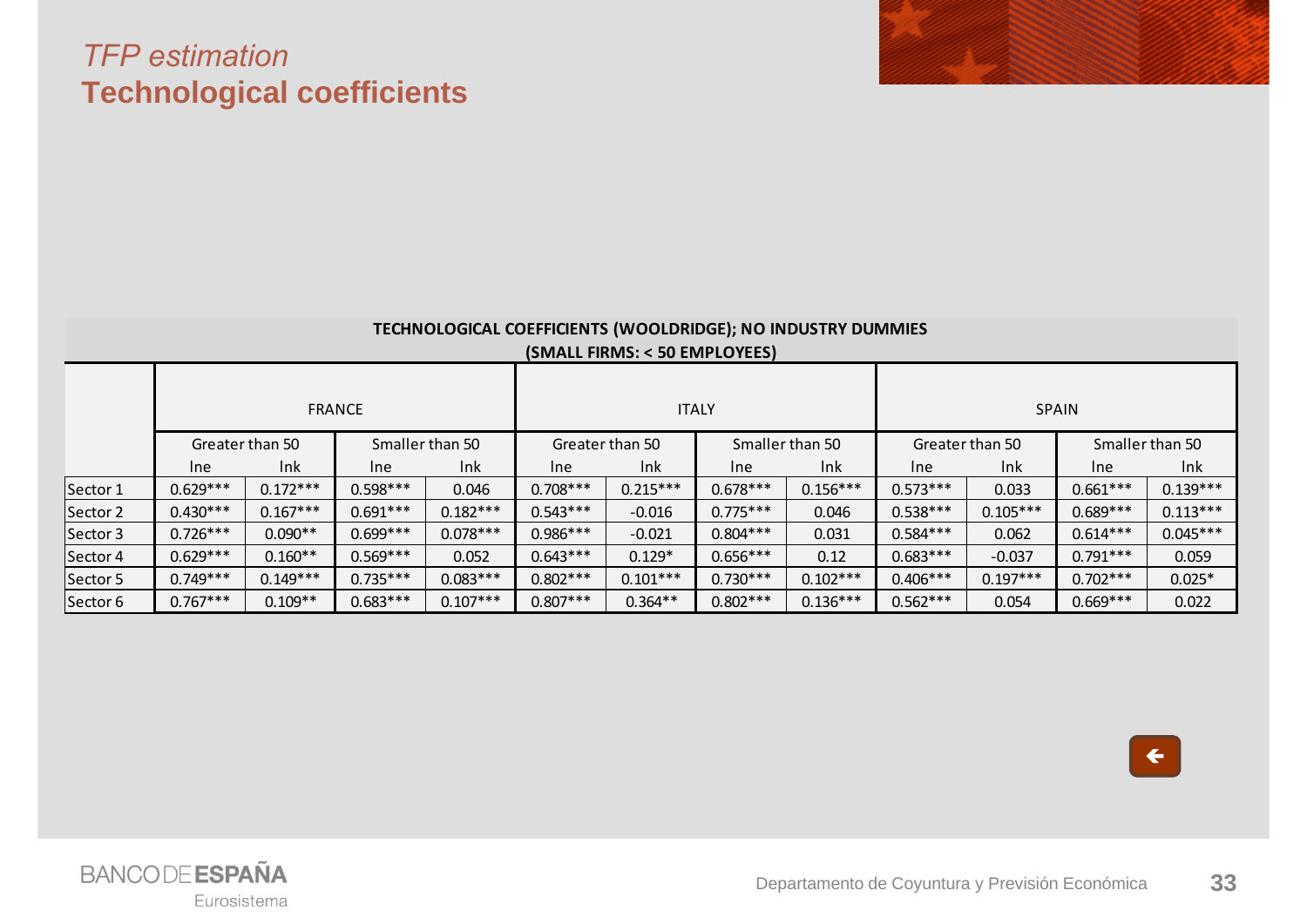#### *TFP estimation***Correlation between different productivity estimators**

![](_page_33_Picture_1.jpeg)

| <b>Correlations across productivity estimators. ALL SAMPLE</b> |  |  |  |
|----------------------------------------------------------------|--|--|--|
|----------------------------------------------------------------|--|--|--|

|              | TFPcts LP 20 | TFPcts_LP_50 | TFPcts W 20 | TFPcts W 50 | ProdL |
|--------------|--------------|--------------|-------------|-------------|-------|
|              |              |              |             |             |       |
| TFPcts_LP_20 | 1            |              |             |             |       |
| TFPcts_LP_50 | 0.9485       |              |             |             |       |
| TFPcts_W_20  | 0.9837       | 0.9282       |             |             |       |
| TFPcts W 50  | 0.9341       | 0.9791       | 0.9426      | 1           |       |
| ProdL        | 0.8928       | 0.9614       | 0.9045      | 0.981       | 1     |

![](_page_33_Picture_4.jpeg)

![](_page_33_Picture_5.jpeg)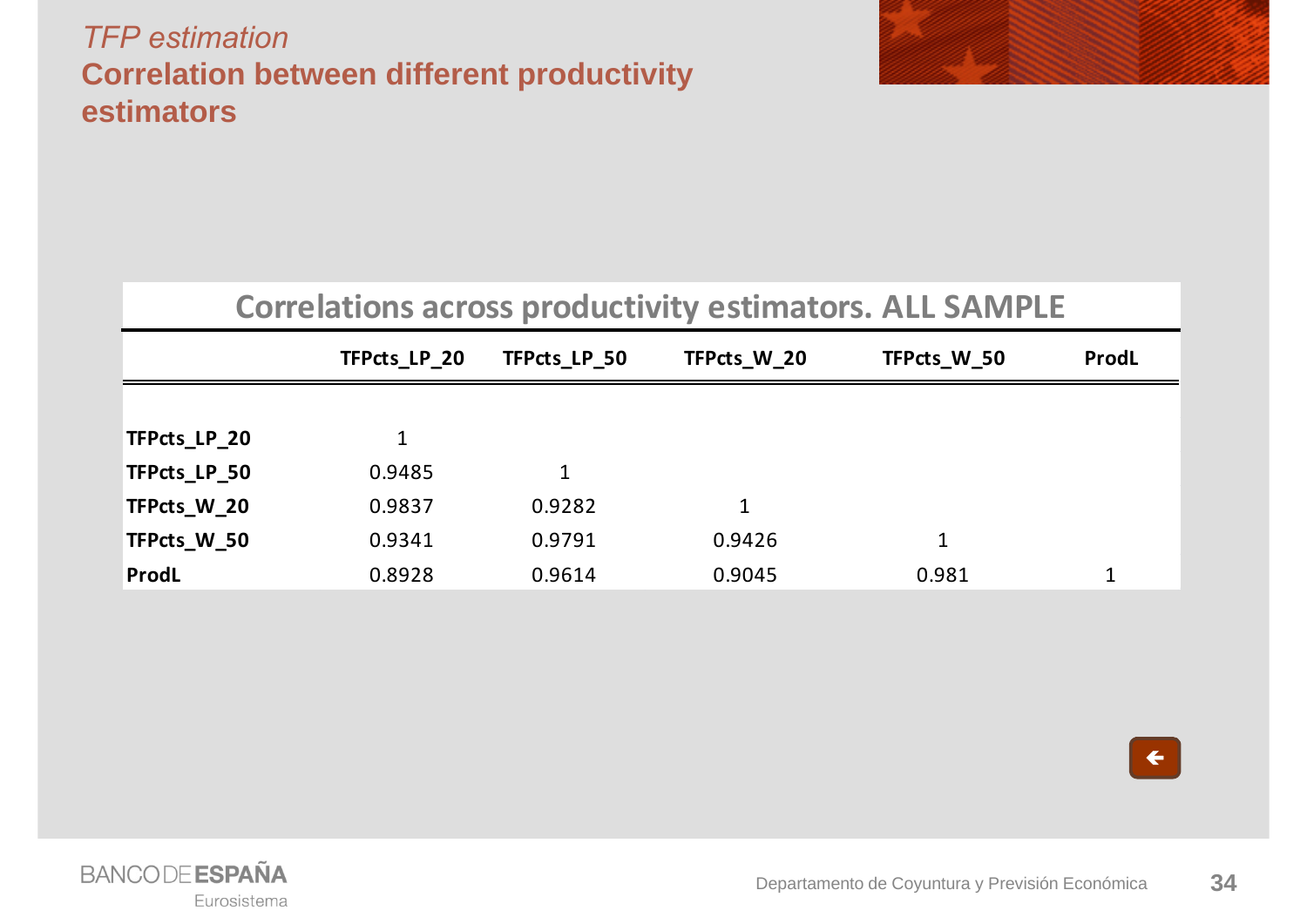![](_page_34_Picture_0.jpeg)

#### *TFP estimation***Checking goodness of AMADEUS data**

#### **Comparison with estimated TFP growth rates using CBA data for Spain**

![](_page_34_Figure_3.jpeg)

![](_page_34_Picture_4.jpeg)

 $\leftarrow$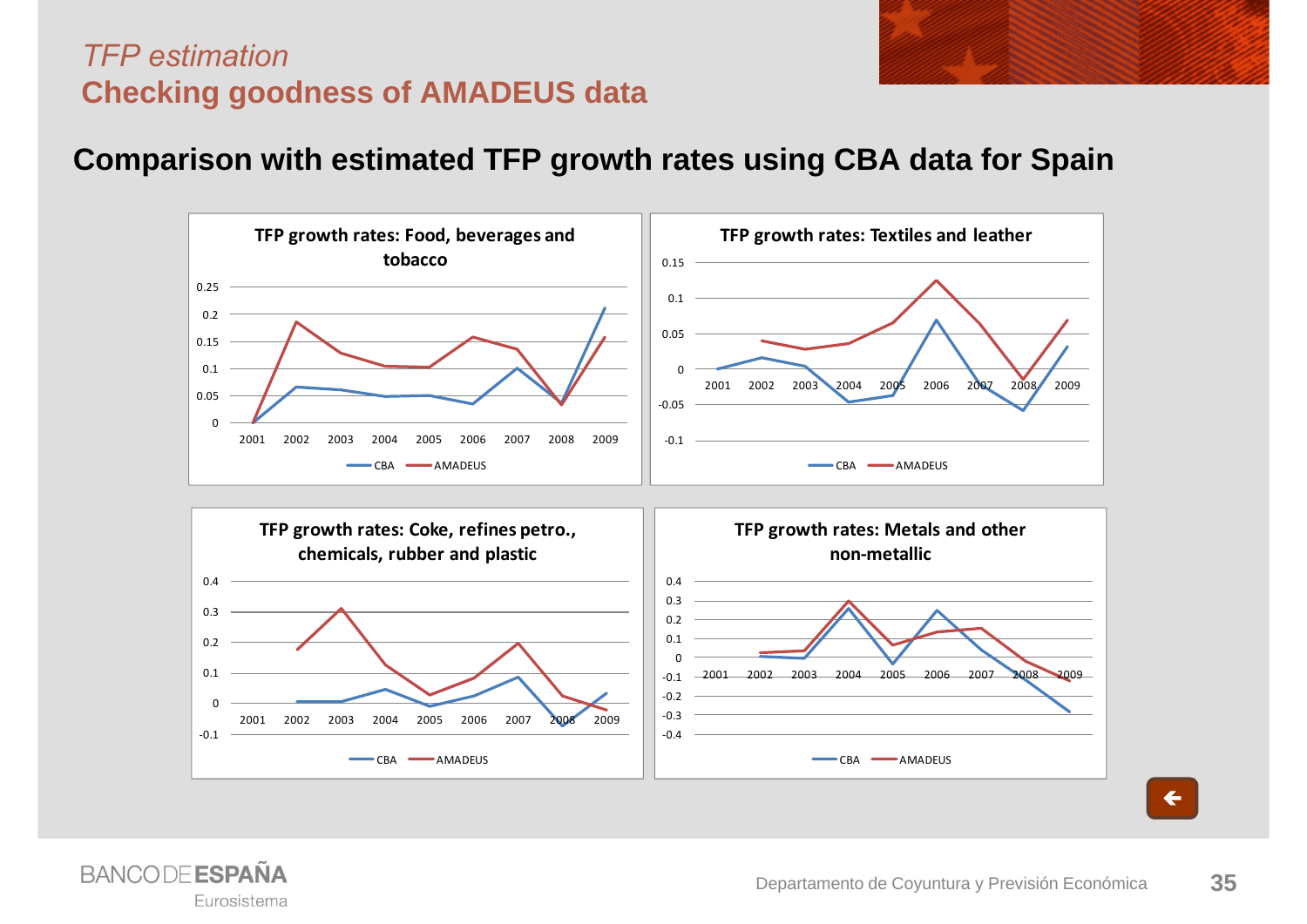#### *TFP estimation***Some details I**

![](_page_35_Picture_1.jpeg)

 $\blacksquare$ **Assume the following Cobb-Douglas production function (in logs)**

 $y_{it} = \beta_0 + \beta_k k_{it} + \beta_k l_{it} + \beta_M m_{it} + \omega_{it} + u_{it}$ (1)

Where *k*, *l* and *m* are the inputs;  $\omega_{it}$  is an unobserved (for the econometrician) firm-level time-variant productivity level and  $u_{it}$  is an i.i.d. error term representing unexpected (by the firm) shocks

- $\blacksquare$ **Equation (1) will be consistently estimated by OLS only if**  $E(\omega_{it},x_{it})=0$ 
	- Unlikely, given that firm-level productivity is observed by the firm which means that most probably will affect its choice of inputs
	- This is called the simultaneity bias (Marschak and Andrews 1944 and Griliches and Mairesse 1995)
	- Much of the literature on production function estimation of the last 60 years has been devoted to solve this problem

![](_page_35_Picture_9.jpeg)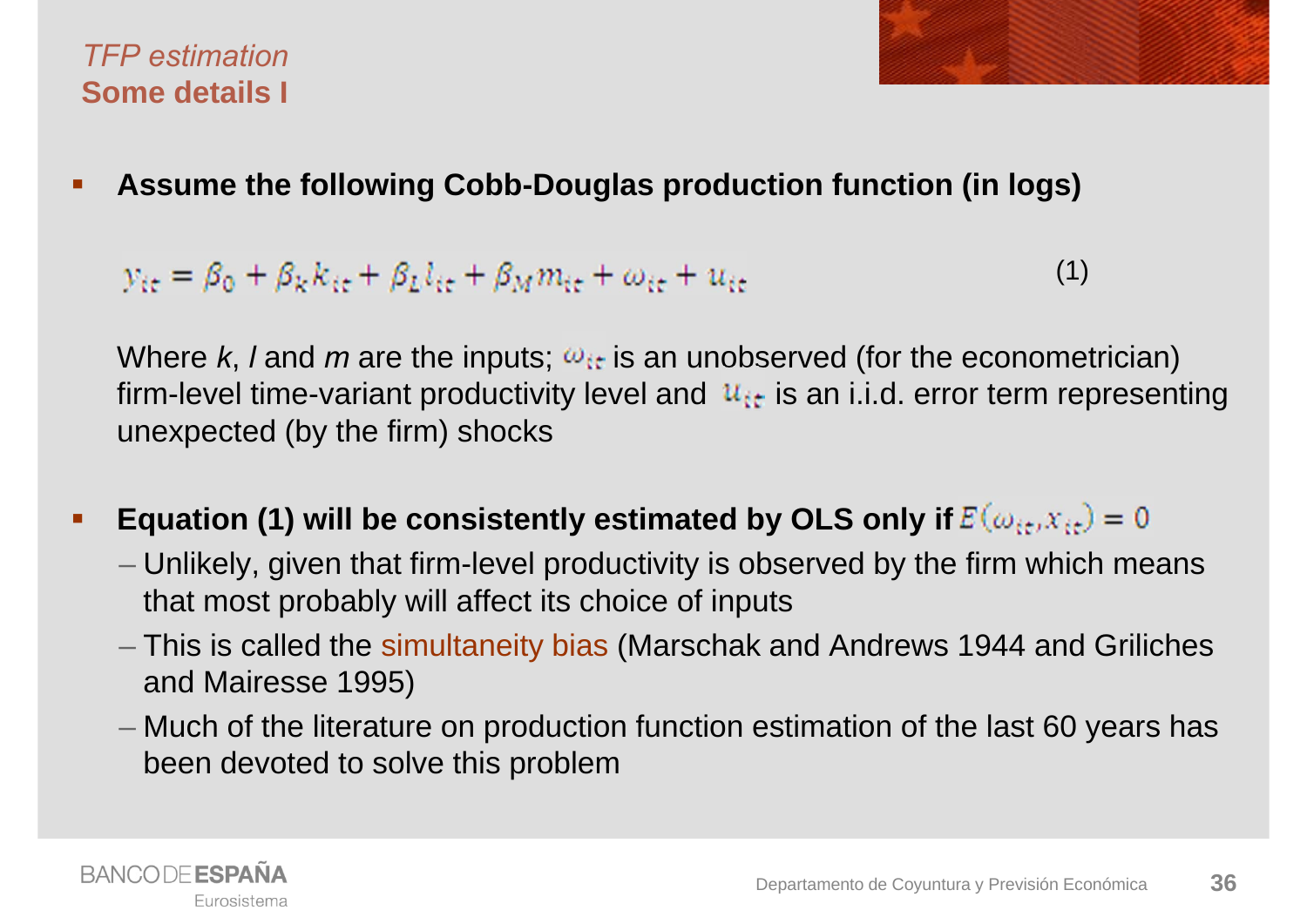### *TFP estimation***Some details II**

![](_page_36_Picture_1.jpeg)

#### $\blacksquare$ **Solutions**

- $-$  Instrumental variables: find instruments correlated to inputs but not to unobserved productivity; or lagged values of inputs (GMM)
- Fixed-effect estimation: only when you think that unobserved productivity is constant over time
- Semi-parametric estimators or control function approach :
	- *Most promising*
	- *Use observed input demand to instrument for unobserved productivity Olley and Pakes (1996) propose a two-step estimation procedure using investment as a proxy to invert out the unobserved productivity shock ω<sup>t</sup> Given that investment can be zero and it is quite lumpy, Levinsohn and Petrin (2003) suggest to use instead demand for intermediate inputs*  $\Box$  *Wooldridge (2009) implements LP in a GMM framework, obtaining more efficient estimators*

**Back**

![](_page_36_Picture_9.jpeg)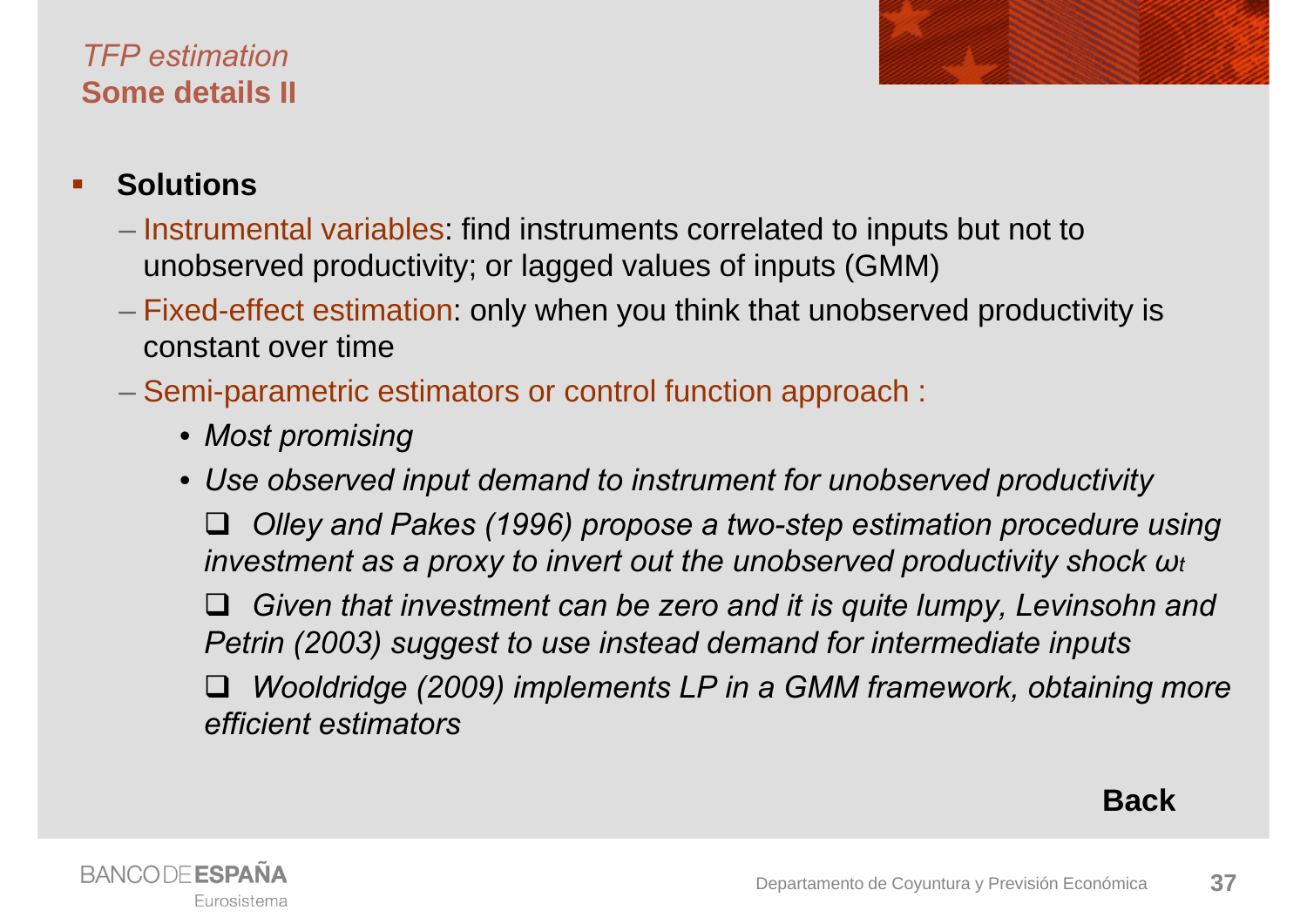#### *TFP Kernel density functions by size*  **Total manufacturing sector**

![](_page_37_Figure_1.jpeg)

![](_page_37_Picture_2.jpeg)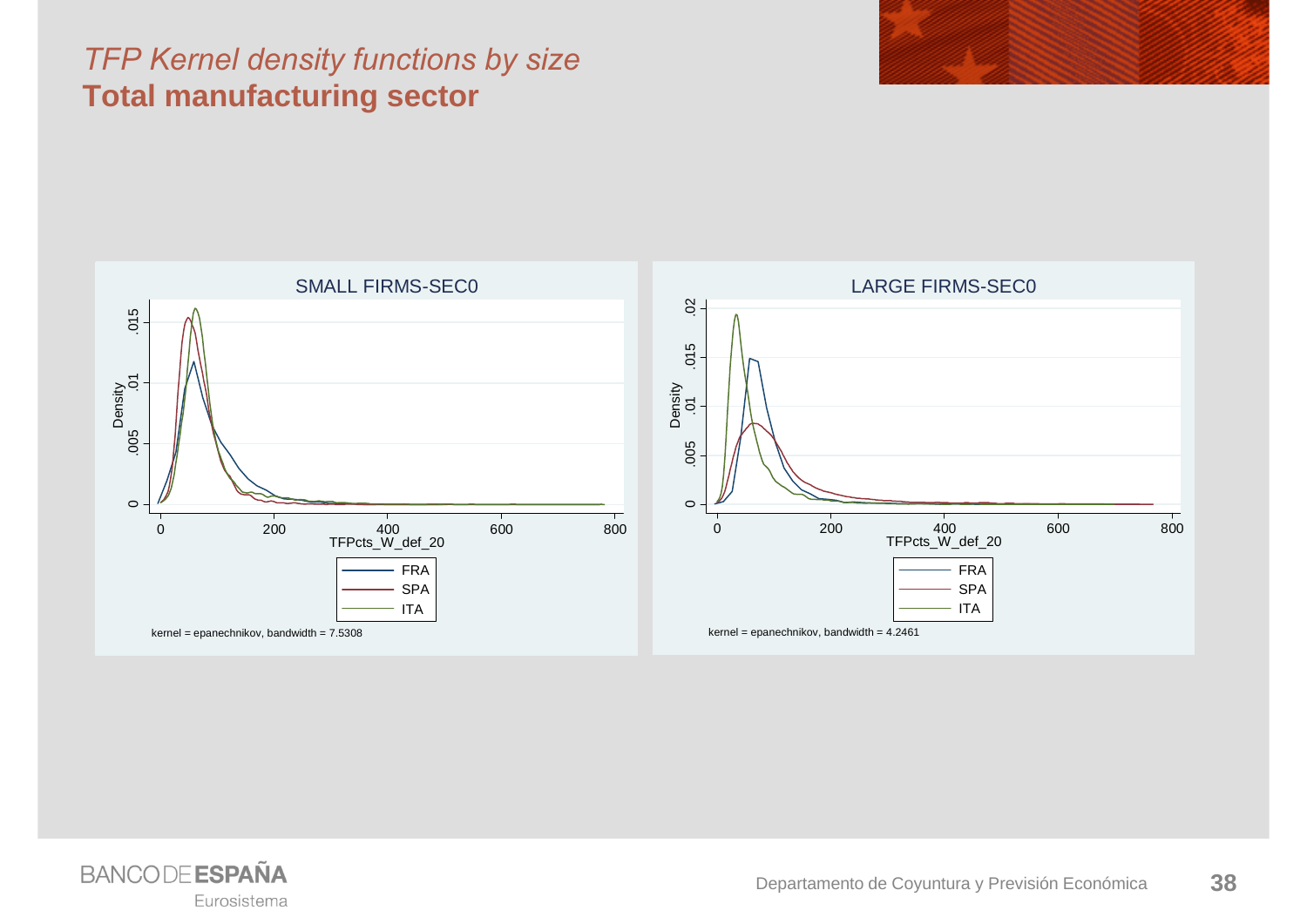#### *TFP Kernel density functions by size*  **Food products, beverages and tobacco**

![](_page_38_Figure_1.jpeg)

**SEC1: Food products, beverages and tobacco (1500-1600)**

![](_page_38_Picture_3.jpeg)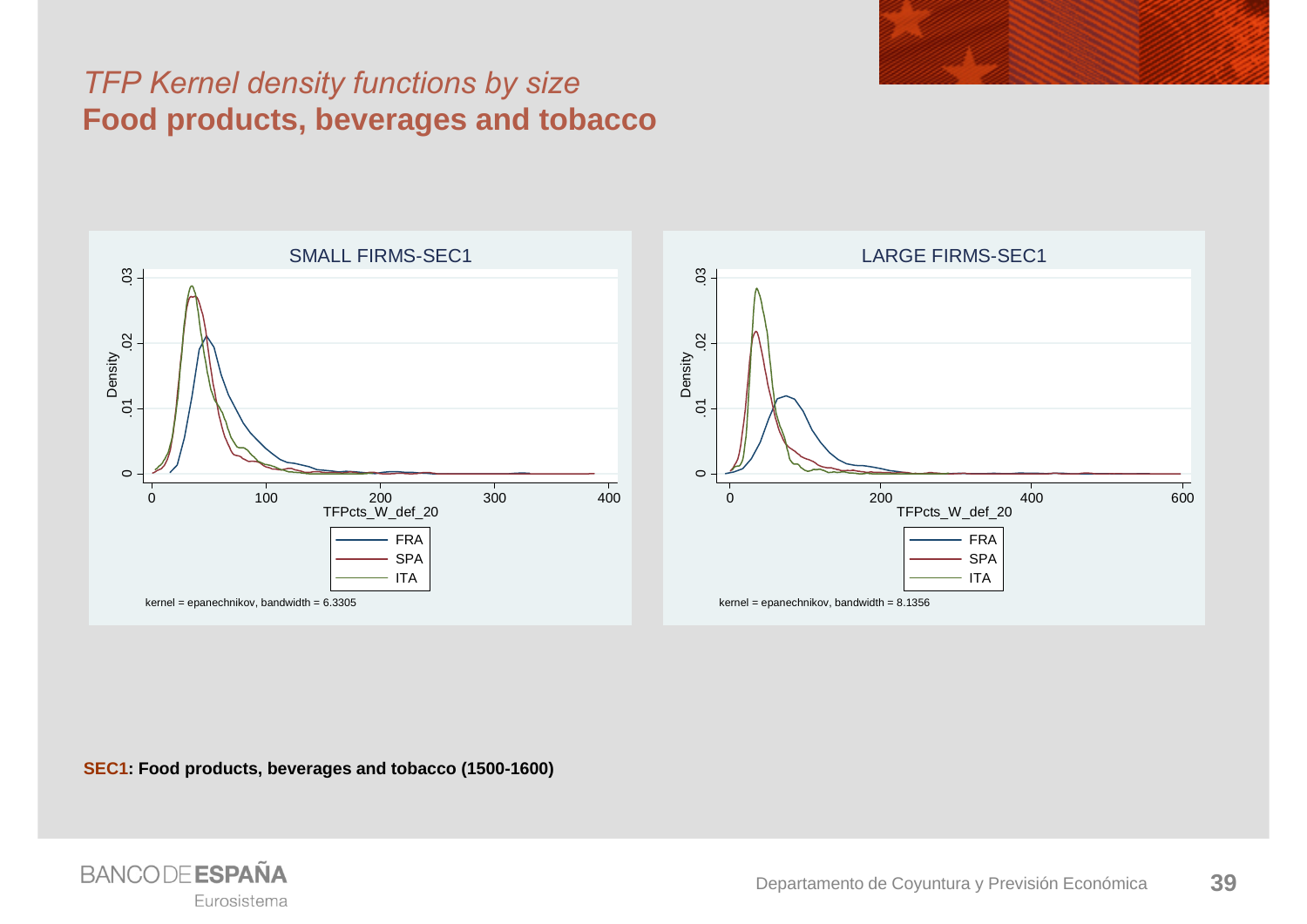### *TFP Kernel density functions by size*  **Textiles and textile products + Leather and leather products**

![](_page_39_Figure_1.jpeg)

![](_page_39_Figure_2.jpeg)

**SEC2: textiles and textile products (1700-1830) + Leather and leather products (1900-1930)**

![](_page_39_Picture_4.jpeg)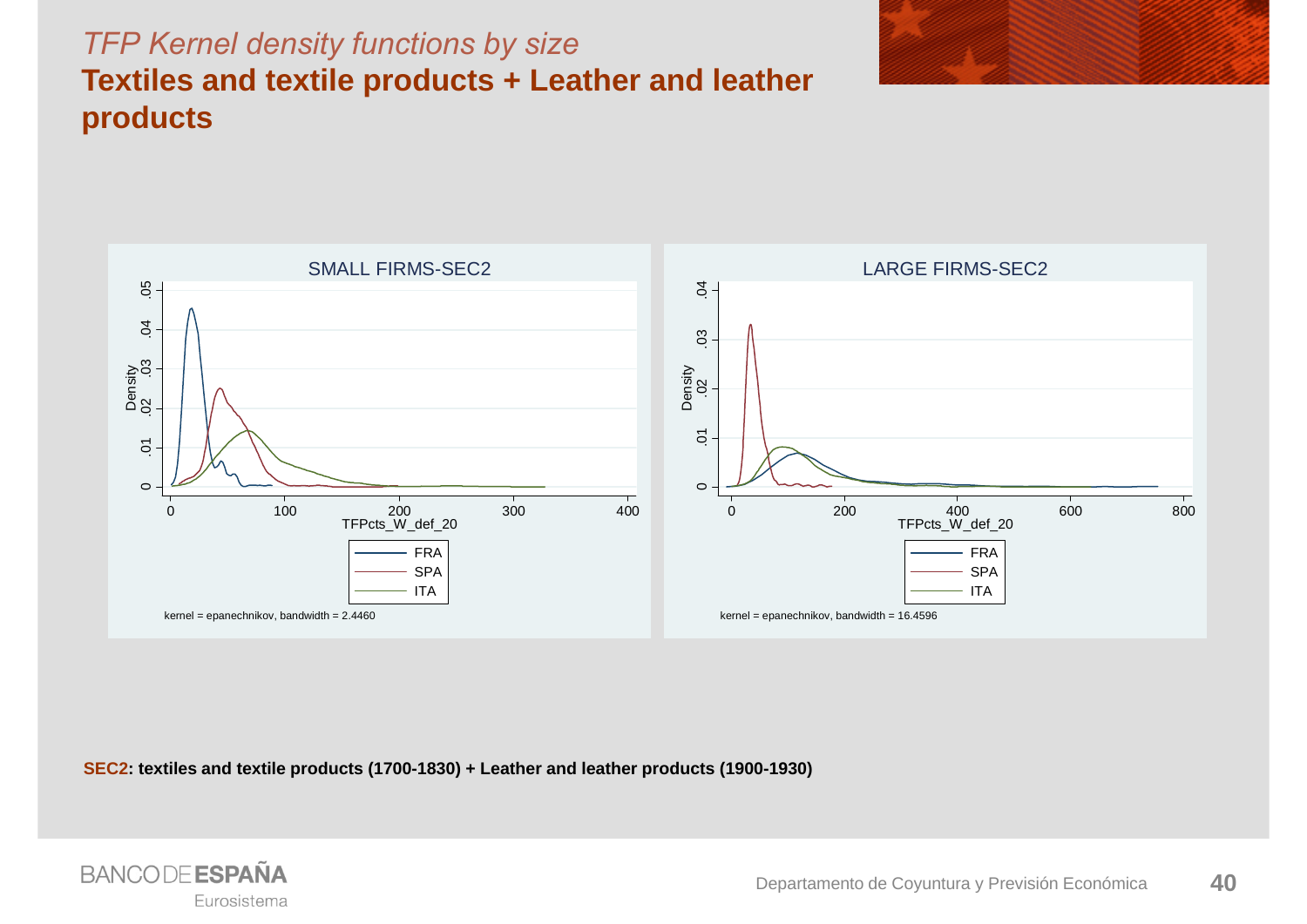![](_page_40_Picture_0.jpeg)

![](_page_40_Figure_1.jpeg)

![](_page_40_Figure_2.jpeg)

**SEC3: Wood and wood products (2000-2052)+Pulp, paper and paper products, publishing and printing (2100-2233)+nec (3600-3720)**

![](_page_40_Picture_4.jpeg)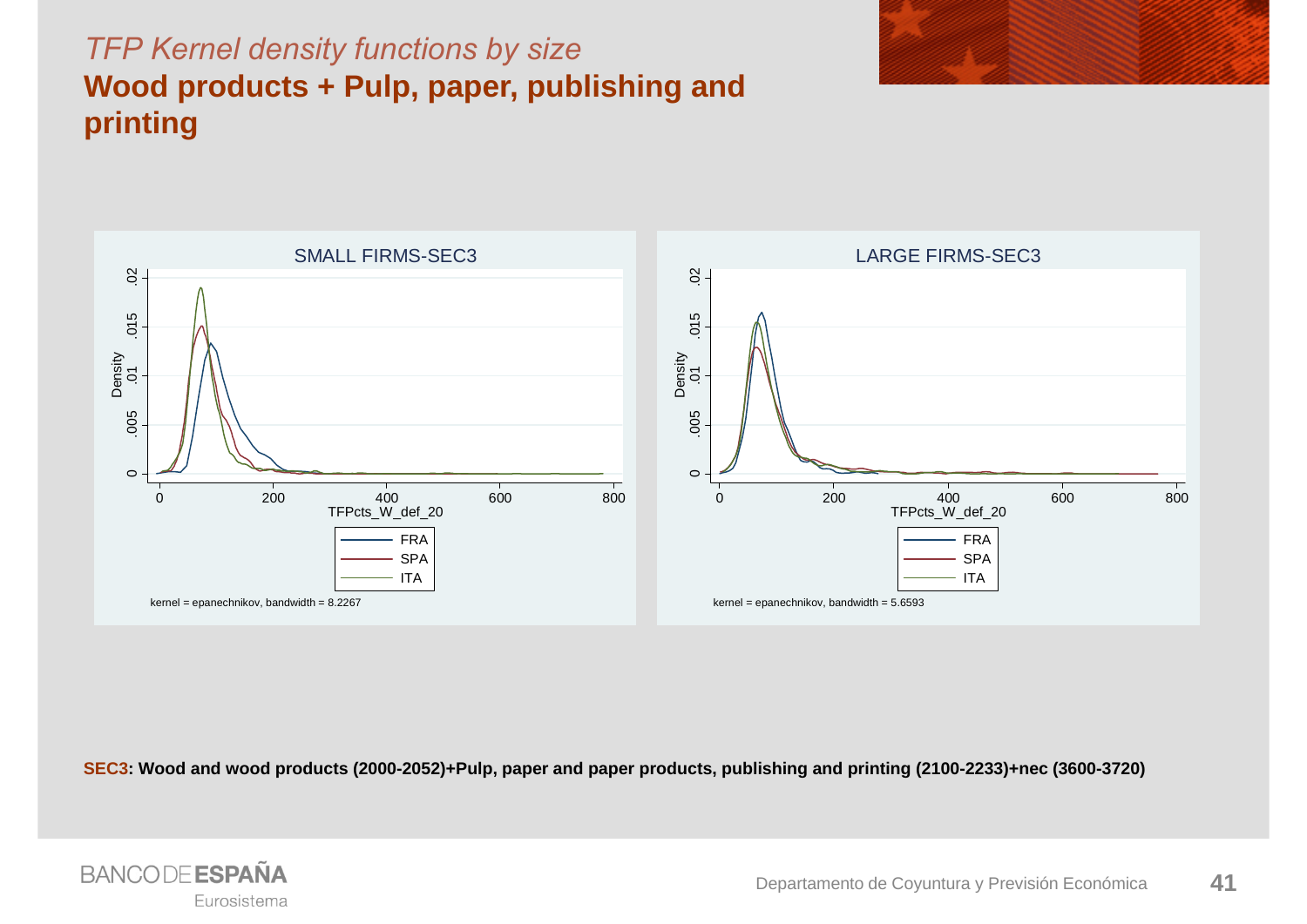#### *TFP Kernel density functions by size*  **Coke, refined petroleum products + chemicals, rubber and plastic products**

![](_page_41_Figure_1.jpeg)

![](_page_41_Figure_2.jpeg)

**SEC4: Coke, refined petroleum products and nuclear fuel (2300-2330)+chemicals, chemical products and man-made fibres (2400- 2470)+rubber and plastic products (2500-2524)**

![](_page_41_Picture_4.jpeg)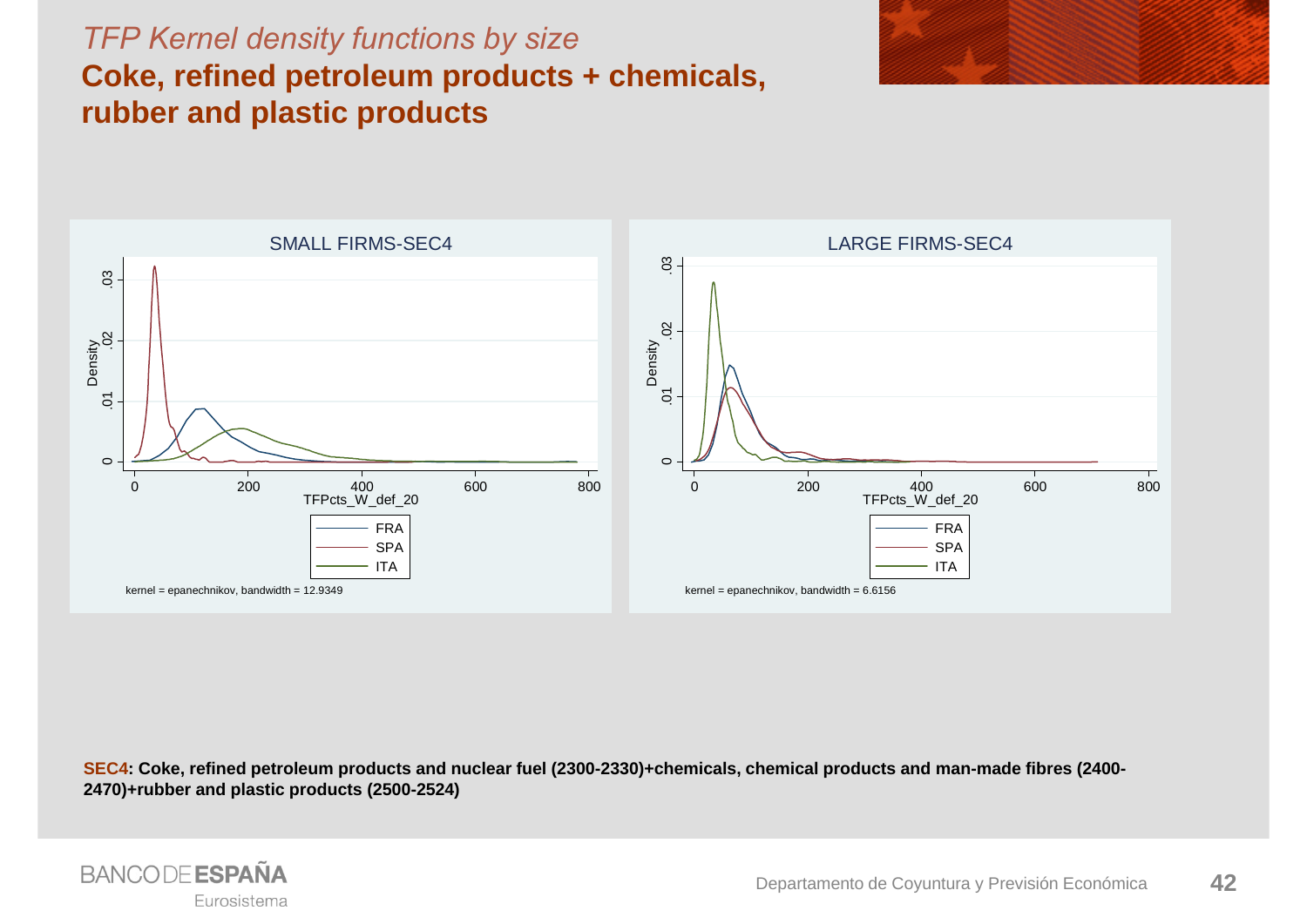### *TFP Kernel density functions by size*  **Non-metallic mineral products + basic and fabricated metal products**

![](_page_42_Figure_1.jpeg)

![](_page_42_Figure_2.jpeg)

**SEC5: Other non metallic mineral products (2600-2682)+basic metals and fabricated metal products (2700-2875)**

![](_page_42_Picture_4.jpeg)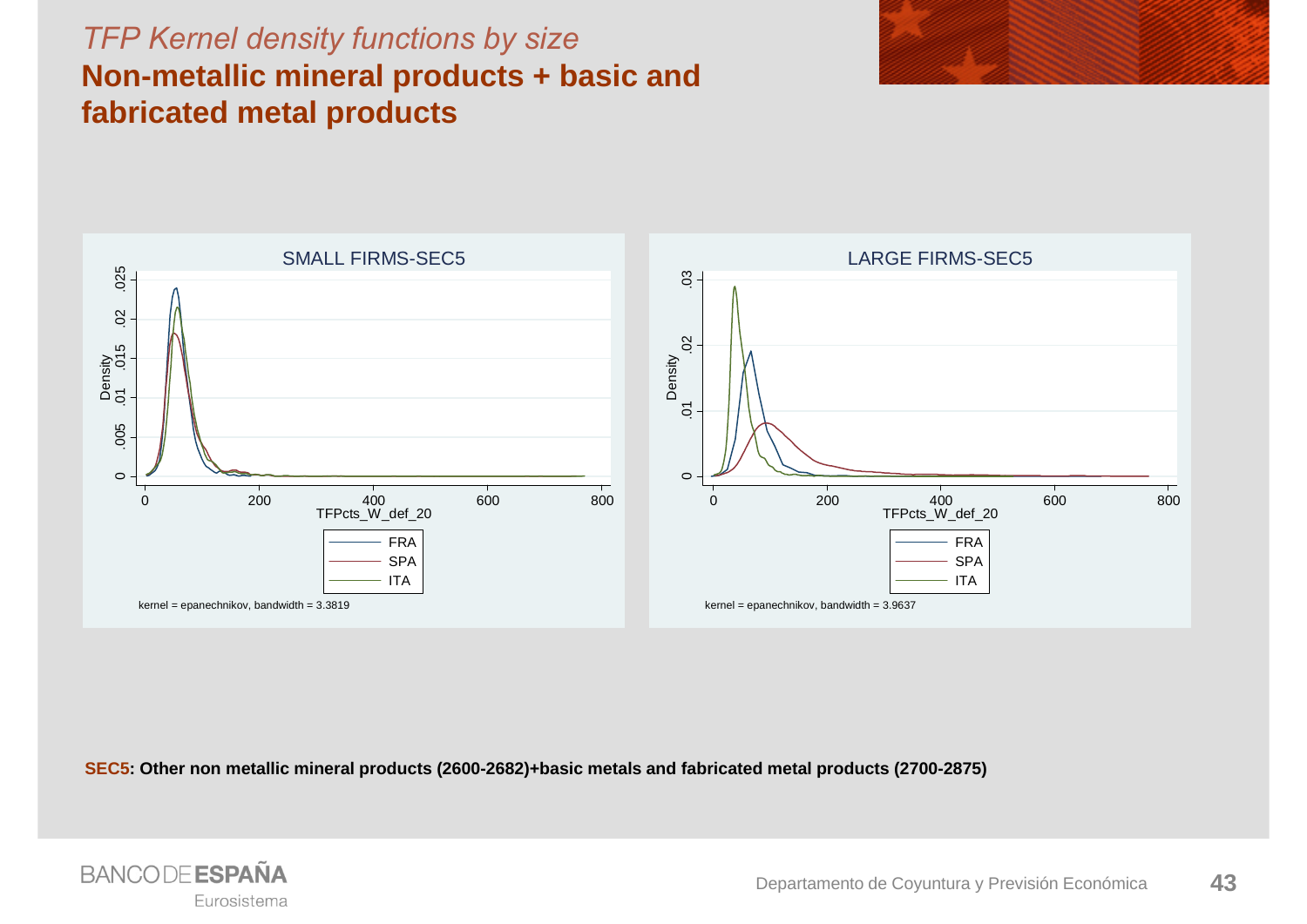#### *Explaining the TFP gap* **Oaxaca decomposition: France vs Italy Italian small firms' TFP is 54% of French one**

![](_page_43_Figure_1.jpeg)

![](_page_43_Figure_2.jpeg)

- п **Sector dummies:** Sector distribution of Italian small firms does contribute little to the gap
- $\blacksquare$ **Return to the sectors:** It does not contribute in net terms to TFP-gap
- $\blacksquare$ **Observable characteristics:** They are important to explain the gap
- ٠ **Return to the characteristics:** The (low) return to the characteristics is also important
- ٠ **Constant:** Differences in TFP not explained by observables or sector play clearly in favour of France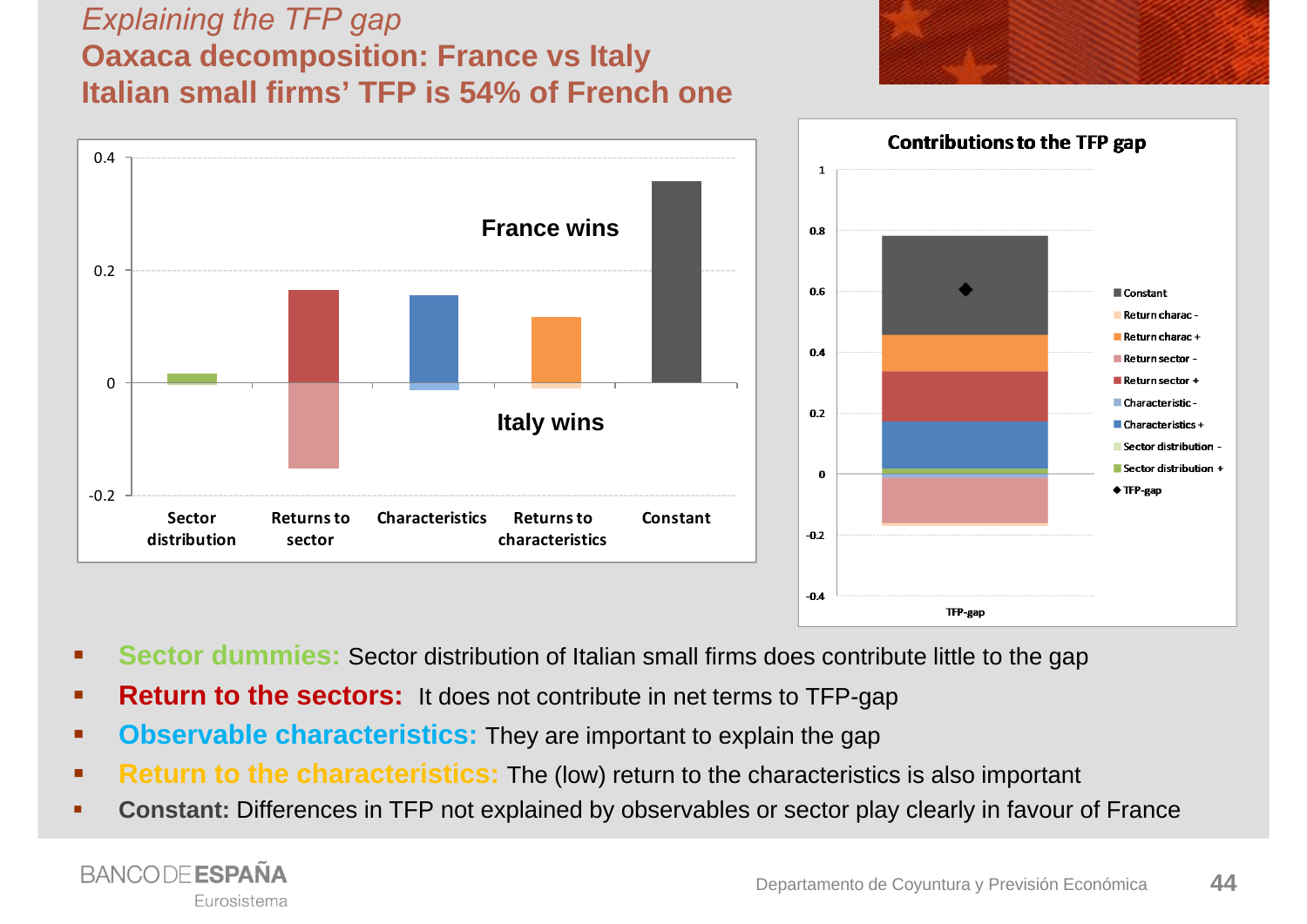#### *Explaining the TFP gap* **Oaxaca decomposition: France vs Italy**

| <b>TFP gap: 54.4%</b>                 | <b>Endowments: 0.159</b> | <b>Returns: 0.125</b> |
|---------------------------------------|--------------------------|-----------------------|
|                                       |                          |                       |
| Tenure of the firm                    | 0.001                    | 0.015                 |
| Group                                 | 0.018                    | 0.022                 |
| Family owned                          | 0.006                    | $-0.005$              |
| Manager's pay linked to performance   | 0.029                    | 0.015                 |
| Graduates in workforce                | 0.005                    | 0.007                 |
| Process innovation                    | $-0.002$                 | 0.012                 |
| Product innovation                    | 0.000                    | $-0.001$              |
| Export activity of the firm           | $-0.009$                 | $-0.002$              |
| Import of intermediate goods/servcies | 0.021                    | 0.006                 |
| FDI                                   | 0.001                    | 0.032                 |
| <b>External financing</b>             | 0.001                    | 0.002                 |
| Cash ratio                            | 0.056                    | 0.001                 |
| % workforce in training               | 0.018                    | 0.006                 |

![](_page_44_Figure_2.jpeg)

![](_page_44_Picture_3.jpeg)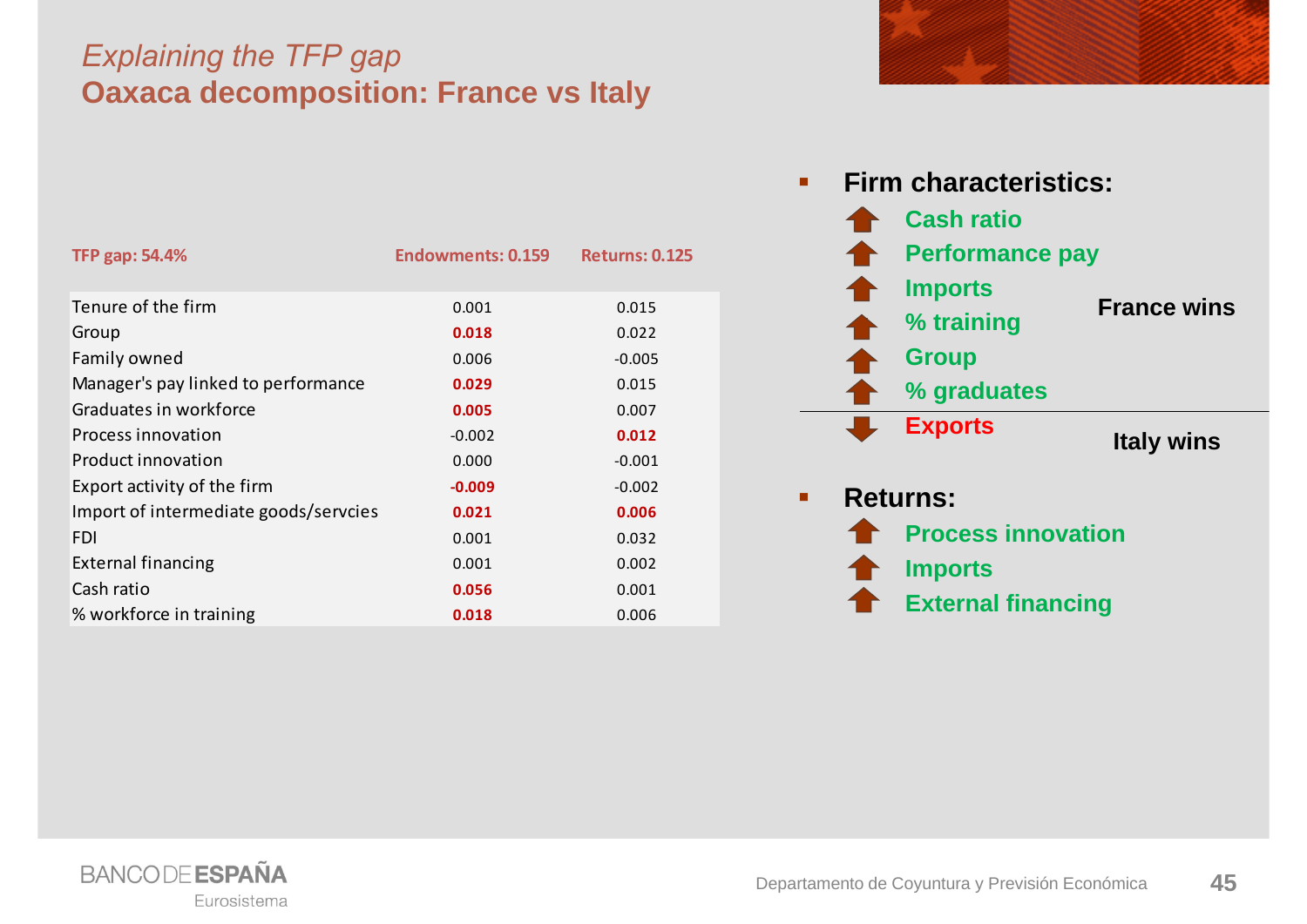*Explaining the TFP gap* **Oaxaca decomposition: France vs Spain Sector detail**

- 
- $\blacksquare$  **The sector specific Oaxaca decomposition is very similar to the pooled one, with some exceptions:**
	- TEXTILES: TFP gap in favor of France increases additionally with
		- *returns to exports*
		- *tenure of the firm*
		- *and it decreases with returns to FDI*
	- WOOD, PULP, etc: TFP gap in favor of France increases additionally with
		- *share of firms that perform process innovation*
	- METALS, etc: TFP gap in favor of France increases additionally due to
		- *greater share of firms who import.*

![](_page_45_Picture_11.jpeg)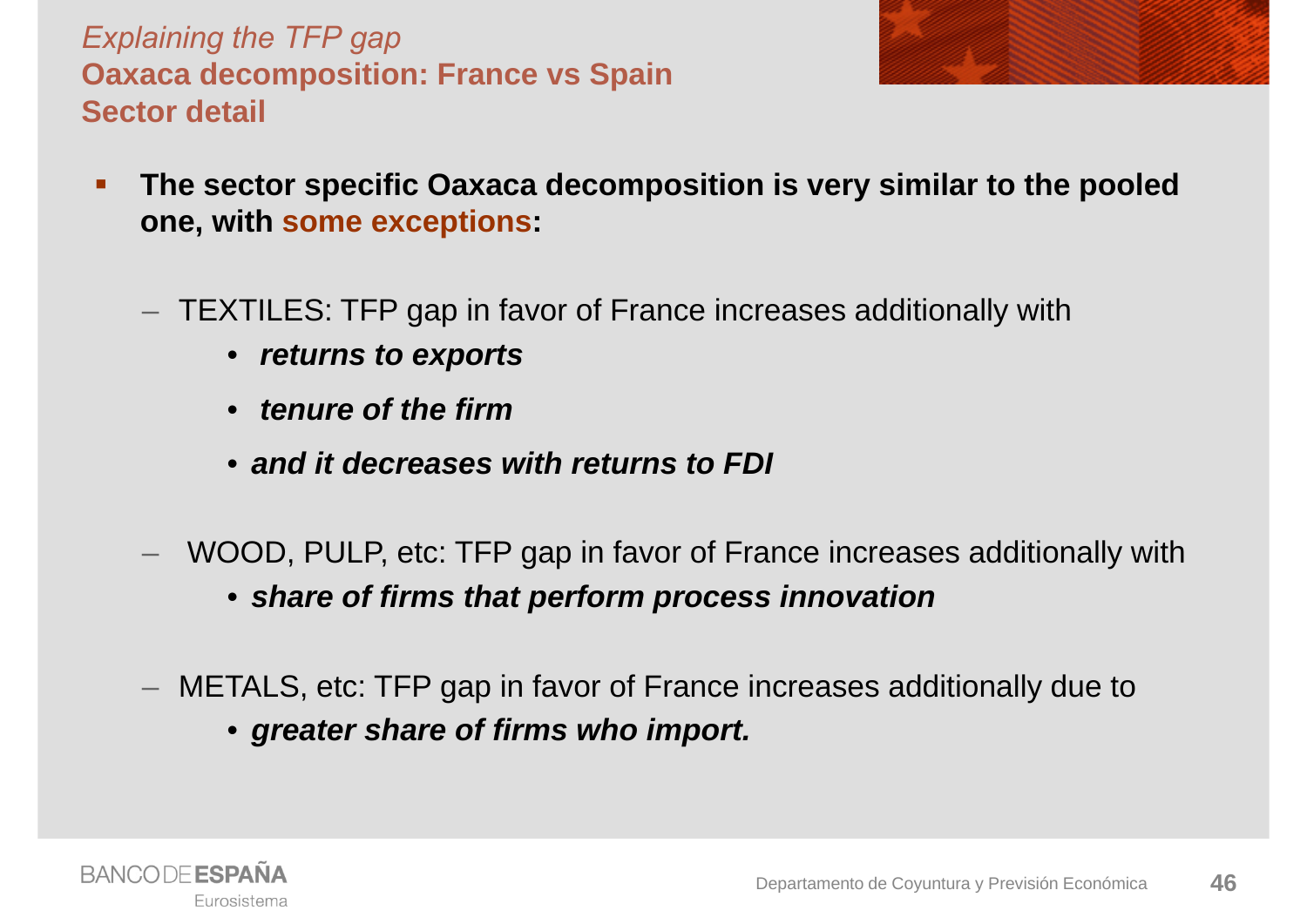#### *Explaining the TFP gap* **Oaxaca decomposition: Is it worthwhile?**

![](_page_46_Picture_1.jpeg)

### **Wald test for join significance of differences between parameters across countries**

|                 | <b>Firms with 20 or less</b><br>than 20 employees | <b>Firms with more than 20</b><br>employees |
|-----------------|---------------------------------------------------|---------------------------------------------|
| Spain vs France | 22.36                                             | 32.95                                       |
| France vs Italy | 19.39                                             | 34.64                                       |
| Spain vs Italy  | 29.56                                             | 98.15                                       |

![](_page_46_Picture_4.jpeg)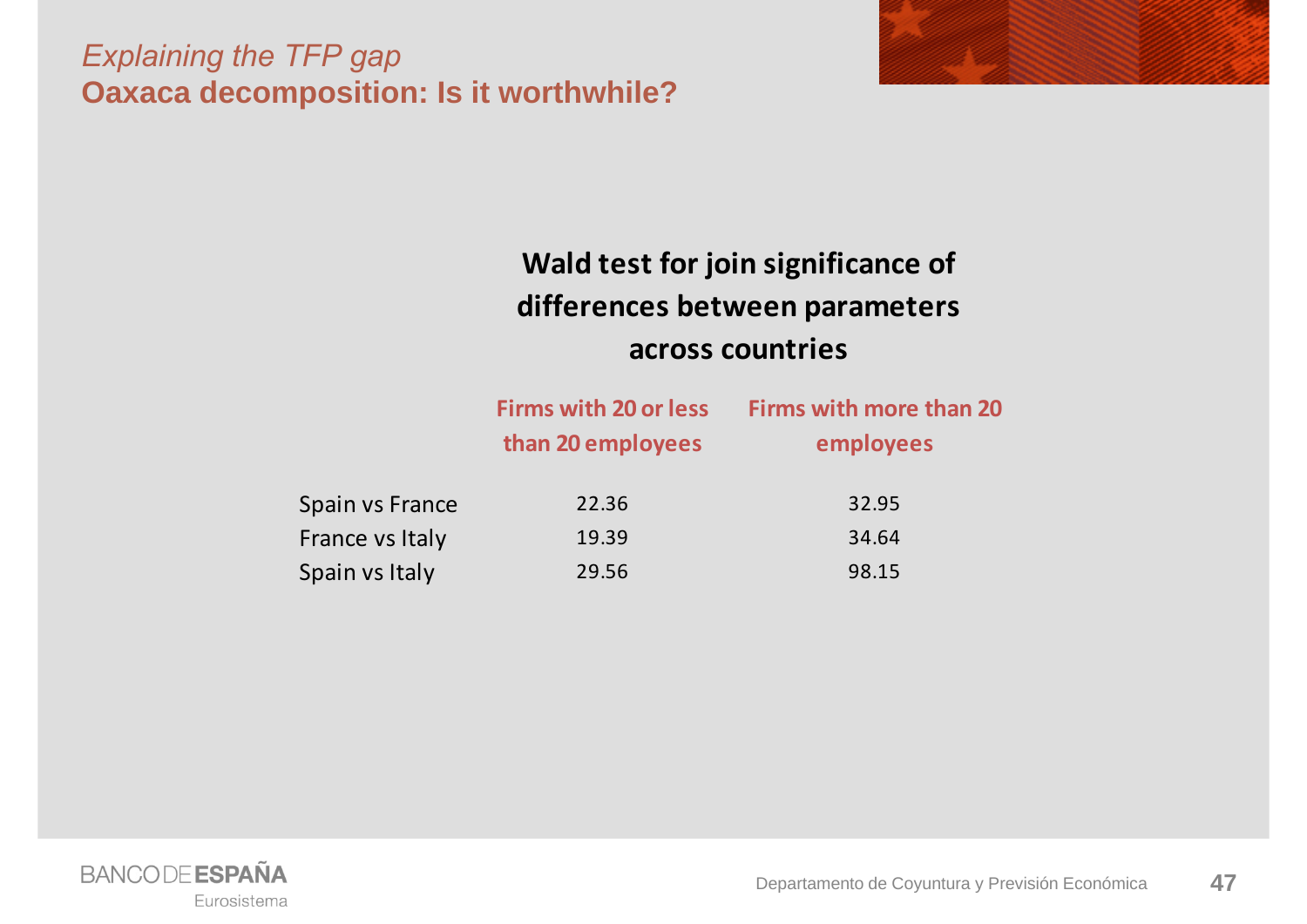### *Explaining differences with previous research TFP Kernel density functions* **Total manufacturing sector**

![](_page_47_Figure_1.jpeg)

![](_page_47_Picture_2.jpeg)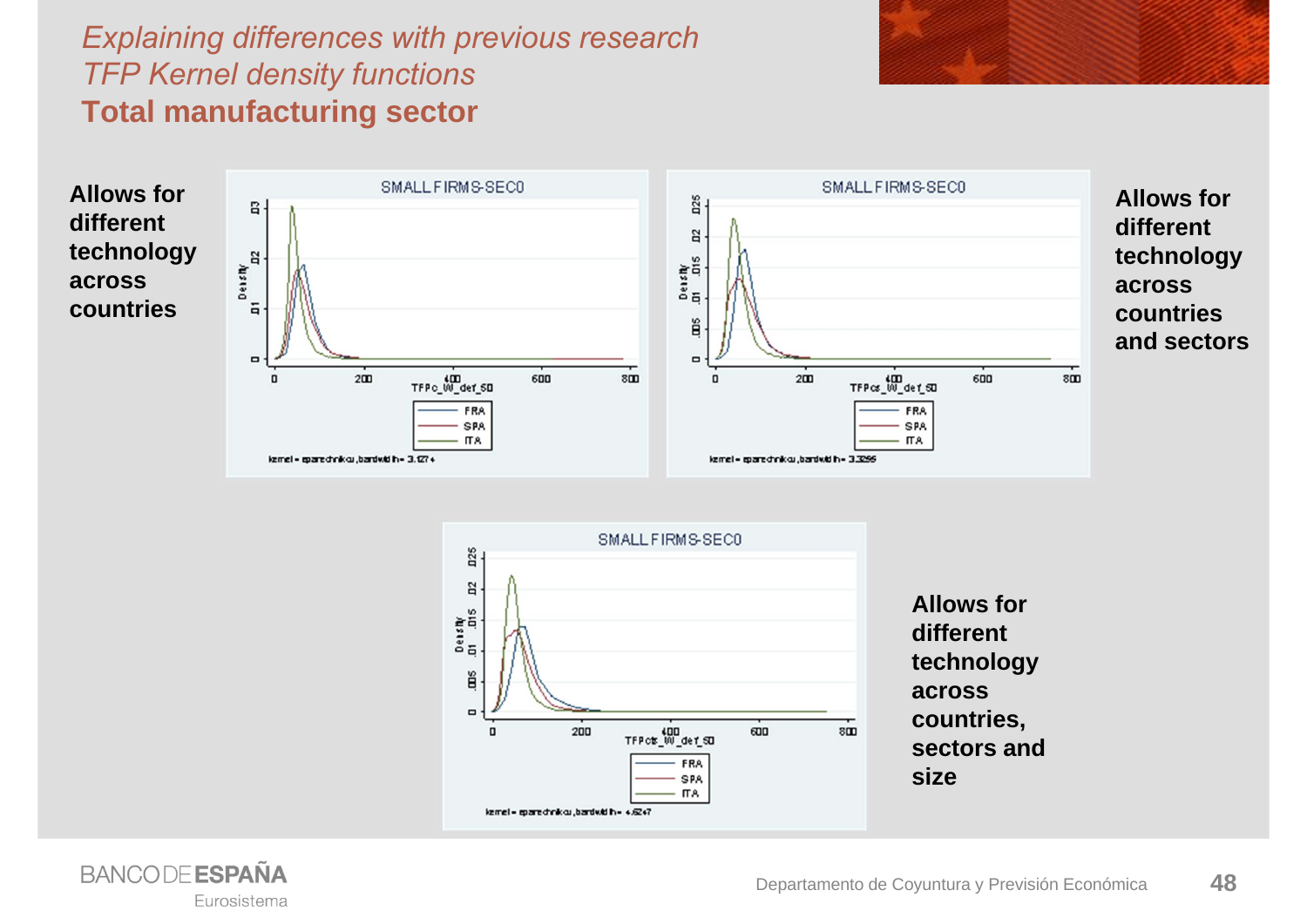#### *Explaining differences with previous research TFP Kernel density functions* **Food, beverages and tobacco**

![](_page_48_Figure_1.jpeg)

![](_page_48_Figure_2.jpeg)

![](_page_48_Picture_3.jpeg)